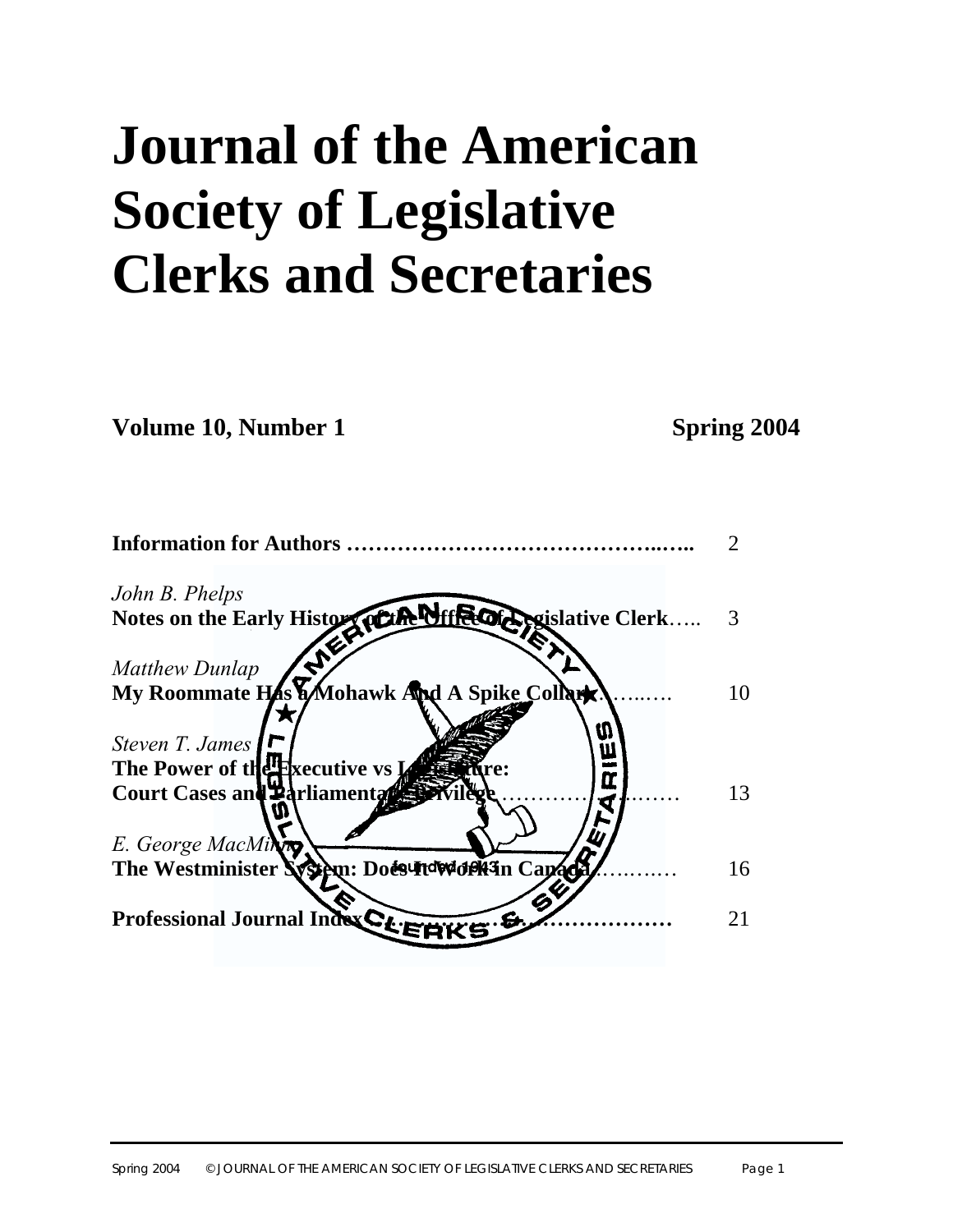# **Journal of the American Society of Legislative Clerks and Secretaries**

# **2003-2004 Staff**

| Editor:                      | B. Scott Maddrea, VA House<br>Deputy Clerk, Committee Operations |
|------------------------------|------------------------------------------------------------------|
| Vice Chair:                  | Linda Hawker, IL Senate<br>Secretary of the Senate               |
| <b>Associate Vice Chair:</b> | Linda Tubbs, TX Senate<br><b>Assistant Calendar Clerk</b>        |

# **Editorial Board**

David A. Gibson, Secretary of the Senate, VT Linda Hawker, Secretary of the Senate, IL Annette B. Moore, Secretary of the Senate, UT Barbara L. Regen, Senior Committee Coordinator, VA House Pat Saville, Secretary of the Senate, KS Linda Tubbs, Assistant Calendar Clerk, TX Senate

# Committee Members

Paul Campos – WA Sylvia Carr – VA Norma Chastain – AZ Marilyn Eddins – CO Polly Emerson – TX David Gibson – VT Maryann Horch – VA Janet Jones – KS Sam Moody – OR Annette Moore – UT Barbara Regen – VA Pat Saville – KS Sandy Tenney – UT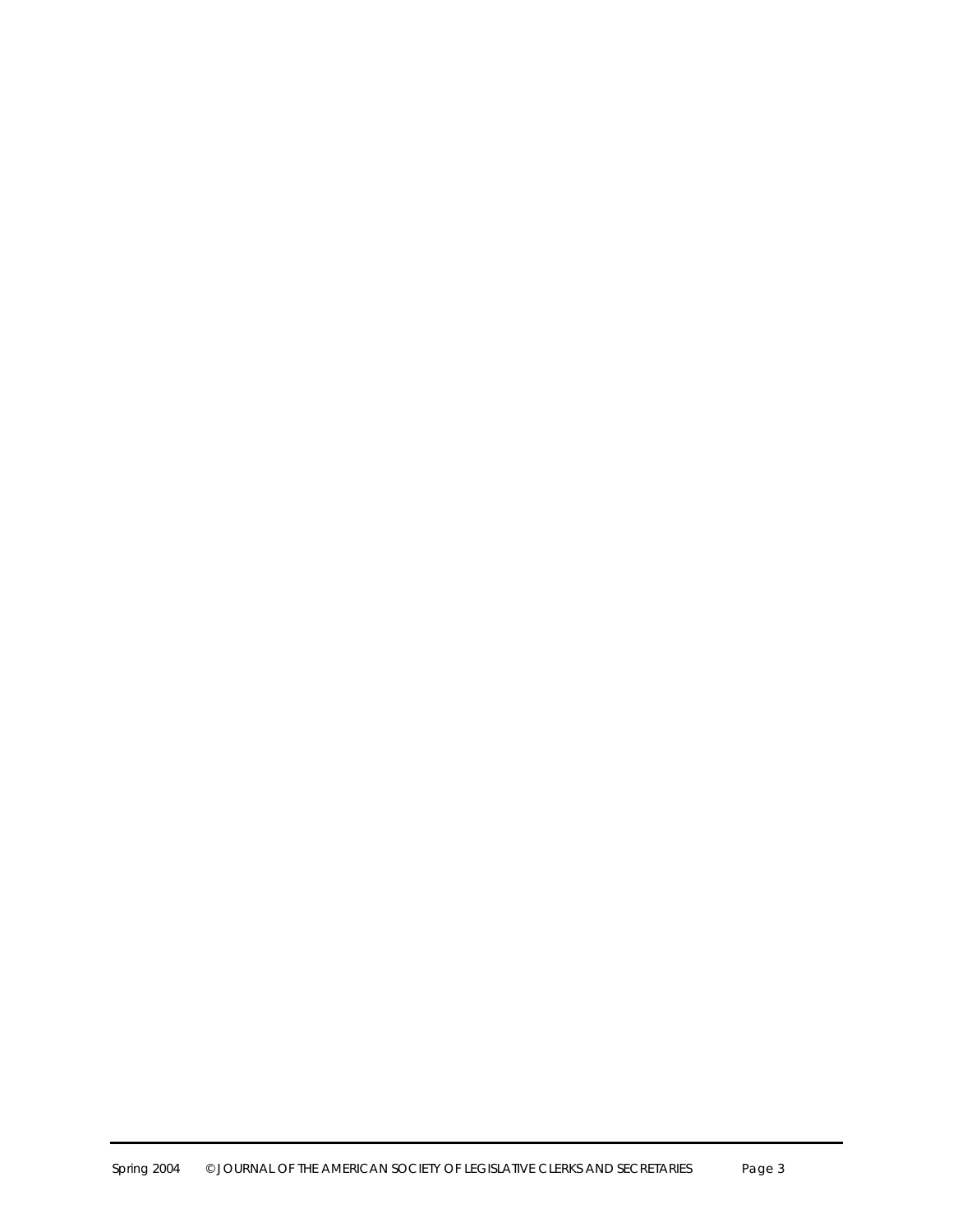#### **INFORMATION FOR AUTHORS SUBMISSION**

The editor of the *Journal of the American Society of Legislative Clerks and Secretaries* welcomes manuscripts which would be of interest to our members and legislative staff, including topics such as parliamentary procedures, management and technology. Articles must be of a general interest to the overall membership.

Contributions will be accepted for consideration from members of the American Society of Legislative Clerks and Secretaries, members of other National Conference of State Legislatures staff sections and professionals in related fields.

All articles submitted for consideration will undergo a review process. When the Editorial Board has commented, authors will be notified of acceptance, rejection or need for revision of manuscripts. The review procedure will require a minimum of four to six weeks. Two issues are printed annually – one in the spring and the other in the fall.

#### **STYLE AND FORMAT**

Specialized jargon should be avoided. Readers will skip an article they do not understand.

Follow a generally accepted style manual such as the University of Chicago Press *Manual of Style*. Articles should be word processed on 3.5" disks in WordPerfect 8.0 or Word 2000 or typewritten, one-sided, double-spaced, with oneinch margins.

Number all references as endnotes in the order in which they are cited within the text. Accuracy and adequacy of the references are the responsibility of the author.

Mail disk or original and four copies to:

B. Scott Maddrea, Editor Committee Operations Virginia House of Delegates P.O. Box 406 Richmond, VA 23218

The material should be mailed flat. Graphic materials should be submitted at the same time with appropriate cardboard backing.

Inquiries from readers and potential authors are encouraged. You may contact the editor: by telephone at (804) 698-1540 or email at [Smaddrea@house.state.va.us](mailto:Smaddrea@house.state.va.us). Letters to the editor are welcomed and will be published to provide a forum for discussion.



The *Journal of the American Society of Legislative Clerks and Secretaries* (ISSN 1084- 5437) consists of copyrighted and uncopyrighted material. Manuscripts accepted for publication become the property of the American Society of Legislative Clerks and Secretaries. All rights reserved. Reproduction in whole or part without permission is strictly prohibited.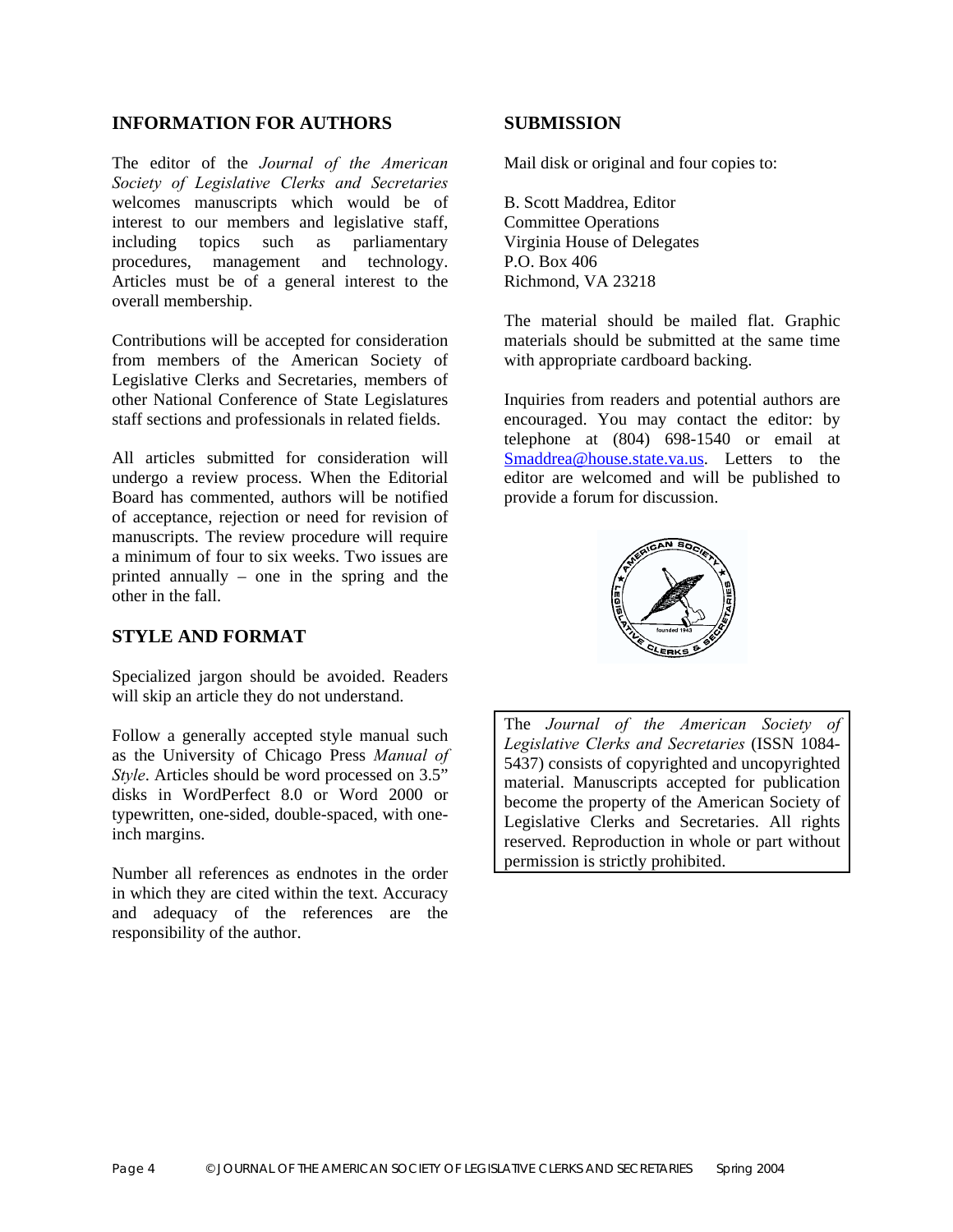

# **NOTES ON THE EARLY HISTORY OF THE OFFICE OF LEGISLATIVE CLERK:**

 $\overline{\phantom{a}}$ 

By John B. Phelps Clerk of the House, Florida House of Representatives

#### *ABSTRACT*

Much has been written about the role of "chief clerical officer" in the modern legislative assembly, but little information exists about the ancient origins of this office. Fragments have been found as elements of larger works; however, no unifying manuscript exists that describes the historic role of the legislative clerk.

This article compiles initial research notes on the history of the chief recording officer from Athenian democracy to the English *Modus Tenendi Parliamentum* (1327?). It attempts, in a limited way, to interpret what was found but is by no means definitive or complete.

The article's principal purpose is to draw attention to the subject in the hope of encouraging further research and commentary among scholars and current clerical officers.

#### *Athens*

 $\overline{\phantom{a}}$ 

In his writings on the Athenian Constitution, $<sup>1</sup>$  $<sup>1</sup>$  $<sup>1</sup>$ </sup> Aristotle describes two assemblies: a 500 member governing Council and a public congress constituted of all citizens of Athens. $2^{\degree}$  The Council's duties were quasi-legislative, but chiefly involved enforcement of thelaw. The lawmaking<sup>3</sup> function itself was vested in the public congress known as the Ecclesia.[4](#page-4-3)

The proceedings of the Athenian Council were observed and recorded by an officer elected by the larger Ecclesia. This officer was known as an "auditor" (literally "one who hears").  $5$  By reserving itself the power to elect the "auditor," [6](#page-4-5) the Ecclesia ensured the Council's proceedings were witnessed and recorded by an official of its choosing. The auditor's function in this context can be viewed as an early form of executive oversight.

Aristotle describes the role of the auditor (identified as "clerk" in this translation<sup>7</sup>[\)](#page-4-6) in more detail below.

"… He has the charge of all public documents, and keeps the resolutions which are passed by the Assembly (Ecclesia), and checks the transcripts of all other official papers and attends at the sessions of the Council. Formerly, he was elected by open vote, and the most distinguished and trustworthy persons were

<span id="page-4-0"></span><sup>&</sup>lt;sup>1</sup> Aristotle, The Athenian Constitution, Book 7, Part 54, (written between 334-322 BCE) translated by Sir Frederic G. Kenyon - The full text of this work is available at

http://www.yale.edu/lawweb/avalon/medieval/athemain.htm. According to "The Stoa: A Consortium for Electronic Publication in the Humanities," (see http://www.stoa.org/demos/) the text of this work is unavailable in a complete form. The reader is therefore required to make certain assumptions about omitted material. In this case it is unclear whether the "Council Clerk" later became the public clerk mentioned in Book 6, Part 47.  $\frac{2}{3}$  Slaves and women were not citizens.

<span id="page-4-2"></span><span id="page-4-1"></span> $3$  "Athenians in the 4th century were governed by laws (no/moi, or no/mos in the singular) and decrees (yh/fismata, or yh/fisma in the singular). Decrees were passed by a vote of the Assembly Ecclesia, of the Council, or both. Laws took precedence over Decrees. Anyone who proposed a decree in the Assembly that contradicted an existing law was subject to prosecution on a charge of 'Illegal Proposal' (grafh\ parano/mwn). Laws were passed through a process called 'nomothesia' (nomoqesi/a) or 'legislation.' Each

year the Assembly met to discuss the current body of laws. Any citizen could propose a change in the laws, but could only propose the repeal of a law if he suggested another law to replace the repealed law. If the Assembly decided to change the laws, a board of 'Nomothetai' (nomoqe/tai) or 'legislators' was selected to review and revise the laws. The process of legislation was like a trial, with advocates speaking in defense of the existing laws, and others speaking against the existing laws. The Nomothetai would vote on changes, and any changes that passed were published on inscriptions near the statues of the Eponymous Heroes and read aloud at the next meeting of the Assembly. The Nomothetai also undertook an annual review of all existing laws, to make sure that none contradicted others, and that none were redundant." Christopher Blackwell, "Nomothesia (Legislation)" in C.W. Blackwell, ed., *Dmos:Classical Athenian Democracy* (A. Mahoney and R. Scaife, edd., *The Stoa: a consortium for electronic publication in the humanities* [www.stoa.org]) edition of January 2003.

<span id="page-4-3"></span><sup>&</sup>lt;sup>4</sup> The Ecclesia was made up of the free male citizens of Athens, a potential population of 40,000. Usually, only 6 or 7 thousand citizens appeared for meetings. Meetings were convened forty times per year and held on a hillside near the Acropolis known as Pnyx. For certain purposes a quorum of 6,000 was required. For a detailed description of meetings of the Ecclesia see: Donald Kagan, *Pericles of Athens and the Birth of Democracy*, Free Press, New York, 1991 pp. 46-64. Ecclesia is also spelled "Ekkelsia" and is the root for the term Ecclesiastical.

<span id="page-4-6"></span><span id="page-4-5"></span><span id="page-4-4"></span><sup>&</sup>lt;sup>5</sup> "A hearer," the first meaning for the term "auditor" in the Oxford English Dictionary, 1971, Oxford University Press, 1971, p. 560. 6 Darwin Patnode, *A History of Parliamentary Procedure,* Third Edition, (Minneapolis: Parliamentary Publishing, 1982), p. 11. 7 A third alternative translation is found at the Stoa Project website where reference is made to a "legislative secretary who made copies of all laws and attended meetings of the Council." Blackwell, January 2003, "Nomothesia (Legislation)"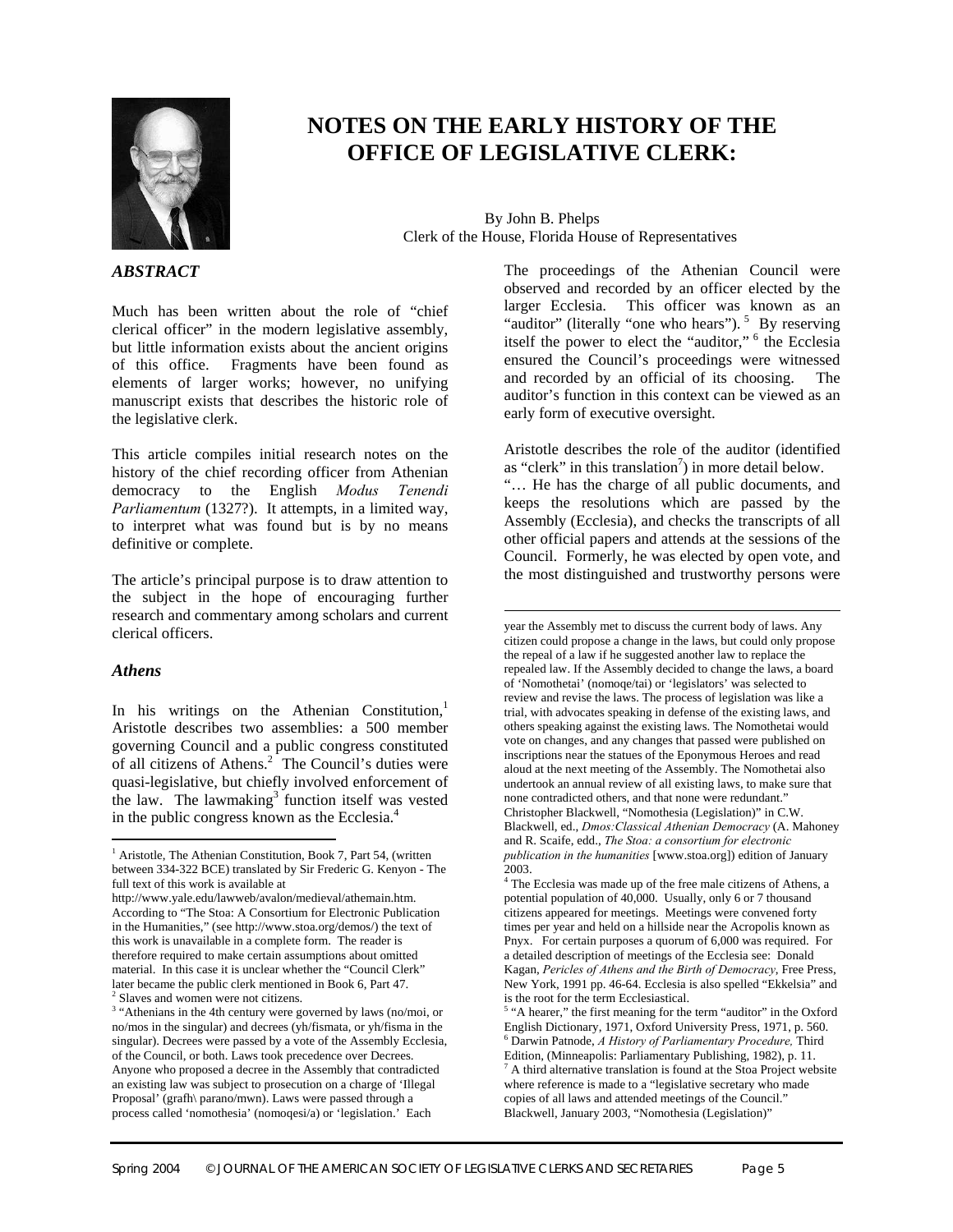elected to the post, as is known from the fact that the name of this officer is appended on the pillars recording treaties of alliance and grants of consulship and citizenship."[8](#page-5-0)

This passage implies that with the passage of time the "auditor" (hereafter referred to as "clerk") assumed broader responsibilities, including safekeeping of "all public documents" and decisions (resolutions) of the Ecclesia. In Book 6, Section 47, Aristotle makes reference to a "public clerk" in a passage relating to a specific function of the Council, but it is unclear whether this is a reference to the office described in the previously quoted passage.<sup>[9](#page-5-1)</sup>

These citations confirm that the Council clerk was a trusted and influential official within early Athenian democratic institutions. It is also clear that before the fourth century BCE, the duties of that office were well established in Athenian civic life.

#### *Early Roman Assemblies*

Available commentary on the role of recorder in Roman popular assemblies<sup>10</sup> and the Roman Senate presents a different view from the Athenian model. Reference could not be found to the "highly esteemed" legislative recording officer present in the Athenian assembly, perhaps because clerks were ubiquitous and accorded little status in Rome's patrician and highly bureaucratic civil government.

William Smith, author of *A Dictionary of Greek and Roman Antiquities*, says, "Being very numerous, they (*scribes*) were divided into companies or classes (decuriae) and were assigned by lot to different magistrates ..."<sup>11</sup> He goes on to say, "In Cicero's time, indeed it seems that any one might become a scriba or public clerk, by purchase, and consequently,

as freedmen and their sons were eligible, and constituted a great portion of the public clerks at Rome, the office was not highly esteemed."<sup>12</sup> This plebeian view of clerks as a class is supported by references related to the proceedings of the Roman Senate.

During the Roman Republic, the Senate possessed only limited lawmaking powers. Most scholars<sup>13</sup> view the Senate's principal purpose as that of providing a forum for Roman patricians to debate policy and advise the ruling authority.<sup>14</sup> A Senate possessed of such a narrow legislative role had little need for clerical support of high stature and trust. The passages below confirm this view.

"When a Senatus consultum<sup>15</sup> (decision of the Senate) was passed, the consuls (presiding senators) ordered it to be written down by a clerk in the *presence of some senators* (emphasis added), especially of those who had been most interested in it or most active in bringing it about."<sup>[16](#page-5-8)</sup>

The clerk's role in this context was merely to transcribe the text of a decision already reached. No mention is made of receiving, preserving, signing, or delivering significant papers. Even in the act of transcribing a decision of the Senate, the clerk's (i.e., scribe's) work was monitored by Senators with an interest in the issue.<sup>[17](#page-5-9)</sup>

"The transactions of the Senate were from the time of Caesar registered by clerks appointed for the purpose, under the superintendence of a senator.<sup>18</sup> *In cases which required secrecy (senatusconsultum tacitum),* 

 <sup>8</sup>

<span id="page-5-1"></span><span id="page-5-0"></span> $^8$  Aristotle, Book 7, Part 54<br><sup>9</sup> "The tablets containing the lists of the installments are carried into the Council, and the public clerk takes charge of them." A later passage in Part 48 reads: "These officers receive the tablets, and strike off the installments as they are paid, in the presence of the Council in the Council-chamber, and give the tablets back to the public clerk." Aristotle, Book 6, Part 48.

<span id="page-5-2"></span>The four Roman Assemblies forms were:

Comitia Curiata – under the Roman Kings, acted as the peoples assembly

Comitia Centuriata – the council under the Kings representing the military units (the centuries i.e. …military legions)

Comitia Tributa – the tribal assembly, elected lower magistrates Concilium plebes – the plebeian assembly, after 287 BCE

passed laws for all Romans

For more detail see: http://www.roman-empire.net/republic/repassembly.html

<span id="page-5-3"></span><sup>11 &</sup>quot;Scribae," LacusCurtius: Into the Roman World, "*A Dictionary of Greek and Roman Articles*,"

http://www.ukans.edu/history/index/europe/ancient\_rome/E/Roma n/home.html

<span id="page-5-4"></span><sup>&</sup>lt;sup>12</sup> "Scribae," *A Dictionary of Greek and Roman Antiquities*.<br><sup>13</sup> Though most scholars consider the Senate an advisory body,

<span id="page-5-5"></span>some disagree. For example, "Many Senatusconsulta (recommendations of the Senate) were enacted in the Republican period, and some of them were laws in the proper sense of the term, though some modern writers have denied this position. But the opinion of those who deny the legislative power of the Senate during the Republican period is opposed by facts." "Senatusconsultum," *A Dictionary of Greek and Roman* 

<span id="page-5-6"></span>

*Antiquities*. 14 As noted below, this was essentially the same authority exercised by the early English Parliament.

<span id="page-5-7"></span><sup>&</sup>lt;sup>15</sup> "A Law is properly a rule or command of the sovereign power in a state, published in writing, and addressed to and enforced upon the members of such state; and this is the proper sense of Lex in the Roman writers." "Lex," *A Dictionary of Greek and Roman* 

<span id="page-5-8"></span>*Antiquities.*<br><sup>16</sup> "Senatusconsultum," *A Dictionary of Greek and Roman Antiquities.* 

<span id="page-5-9"></span><sup>&</sup>lt;sup>17</sup> This monitoring process is reminiscent of enrolling committees known to exist in some state legislatures in modern times. In these committees, bills enrolled by the Clerk are reviewed and approved before delivery to the presiding officer for a signature.

<span id="page-5-10"></span><sup>18 &</sup>quot;Senatus," *A Dictionary of Greek and Roman Antiquities*.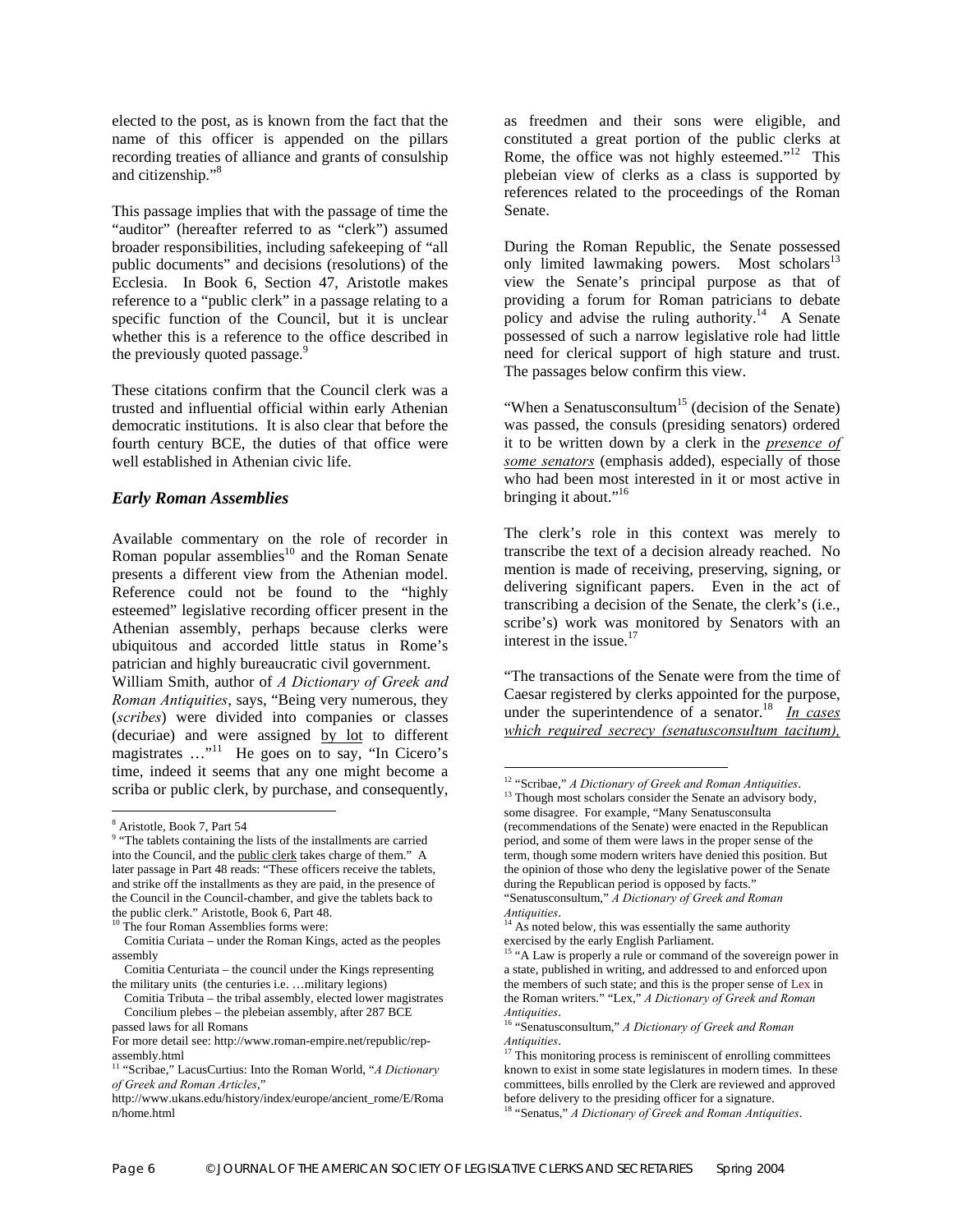*the senators themselves officiated as clerks* (emphasis  $added$ )." $^{19}$  $^{19}$  $^{19}$ 

The final sentence in this paragraph makes it clear that the Senate did not entrust clerks with sensitive materials.

"The Senatusconsulta were originally intrusted (sic) to the care of the tribunes and the aediles, $20$  but in the time of Augustus the quaestors<sup>21</sup> had the care of them. Under the later emperors the Senatusconsulta …. were preserved in 'libri elephantini' (books with leaves of ivory.)"<sup>[22](#page-6-3)</sup>

This segment reaffirms the earlier point that officials of high status, not clerks, were trusted with the decision papers of the Senate.

#### *England*

The first mention of the "Clerk of the Crown in Parliament" occurs in 1316 when that unicameral body was constituted largely of land holders and clerics.[23](#page-6-4) 

"During the fourteenth century simultaneous gatherings of barons and prelates for the purpose of a High Court of Justice (*parliamentum*), and of representative knights and burgesses, as deputies of the commonality, for the consideration of grants of taxes, coalesced: the single assembly (of two houses) that resulted was Parliament in its permanent form."<sup>24</sup> Reference to the office of Clerk of the House of

The clerk's role in an early sitting of Parliament is mentioned in the written notes of an observer and thought to have been composed around 1397.

"According to the usual form, the cause of the meeting was declared and then the King's will. A *clerk* (emphasis added) began with a dignified speech setting forth the main points before them all and asking above all for money, with flattery to the great men to avert complaints. When the speech was ended, the Knights of the Shire were commanded to meet on the morrow, before dinner, with the citizens of the towns, $27$  to go through the articles which they had just heard and grant all that had been asked them. But to save appearances, and in accordance with custom, some of them falsely argued at some length … Some had been got at before hand by the Council, and knew well enough how things would have to end, or the assembly would be sorry for it… Some members sat there like a nought (sic) in arithmetic that marks a place but has no value in itself."<sup>[28](#page-6-9)</sup>

This lively description observes that the session was initiated by a speech given by a clerk. One cannot deduce from this fragment whether the clerk spoke extemporaneously or, as is more likely the case, was reading from remarks prepared for him by the reigning authority. In either event, the clerk's role, in this context, is prominent in so far as his actions set the stage for the proceeding.<sup>[29](#page-6-10)</sup>

The last three sentences of the preceding account suggest that political assemblies have faced many of the same problems over the centuries. Specific

<span id="page-6-0"></span><sup>&</sup>lt;sup>19</sup> "Senatus," *A Dictionary of Greek and Roman Antiquities*.<br><sup>20</sup> The name of these functionaries is said to be derived from their

<span id="page-6-1"></span>having the care of the temple (aedes) of Ceres. The aediles were originally two in number, and called aediles plebeii; they were elected from the plebes, and the institution of the office dates from the same time as that of the tribuni plebis, B.C. 494. Their duties at first seem to have been merely ministerial; they were the assistants of the tribunes in such matters as the tribunes entrusted to them, among which are enumerated the hearing of causes of smaller importance. At an early period after their institution (B.C. 446), we find them appointed the keepers of the senatusconsulta, which the consuls had hitherto arbitrarily suppressed or altered (Liv. iii.55). "Lex," *A Dictionary of Greek and Roman Antiquities*.

<span id="page-6-2"></span><sup>&</sup>lt;sup>21</sup> (kw $\overline{\mathbb{E}}$ s'tôr) Roman magistrate, with responsibility for the treasury; in early times a quaestor also had judicial powers. At first there were two quaestors. Sulla named 20, and Caesar set 40 as the number (45 B.C.), but Augustus reduced them to 20. Quaestors were in theory deputies for consuls, praetors, or proconsuls. A quaestorship was the first magistracy sought by an ambitious young man. (*The Columbia Encyclopedia*, 2001 Edition)<br><sup>22</sup> "Senatusconsultum," *A Dictionary of Greek and Roman Antiquities.*<br><sup>23</sup> Iosef Redight *Ti* Represented by Times and *Roman* 

<span id="page-6-5"></span><span id="page-6-4"></span><span id="page-6-3"></span><sup>&</sup>lt;sup>3</sup> Josef Redlich, *The Procedure of the House of Commons*, (Translated by A. Ernest Steinthal), London, 1908. Vol 1, p. 10.  $24$  Redlich p. Vol. 1, p. 7.

Commons<sup>25</sup> first occurred in 1363.<sup>26</sup> Like the Clerk of the Crown in Parliament, the Clerk of the House of Commons was appointed by the ruling monarch.

<span id="page-6-6"></span><sup>&</sup>lt;sup>25</sup> The office of Clerk of the House of Commons is technically styled "Under Clerk of the Parliaments … to attend upon the Commons." He serves for life under letters patent from the Crown. Erskine May (Sir Charles Gordon), *Parliamentary Practice*, 20<sup>th</sup> ed., (London: Butterworths), 1983; The name House of Commons derives from the French term "les communes" used earlier to describe the assembly of knights and borough representatives. It refers not to "commoners" but instead to various communities (shires and counties) represented. Maurice Bond, 21 June 1966, "The History of the Parliament and the Evolution of Parliamentary Procedure," (Lecture) http://www.parliament.uk/documents/upload/bond.pdf <sup>26</sup> W.R. McKay, Clerks in the House of Commons 1363-1989,

<span id="page-6-7"></span>House of Lords Record Office Occasional Publications No. 3. 1989. The first Clerk of the House of Commons was Robert de Melton.<br><sup>27</sup> Presumably the "borough representatives" <sup>28</sup> Bond, Section II

<span id="page-6-8"></span>

<span id="page-6-9"></span>

<span id="page-6-10"></span><sup>&</sup>lt;sup>29</sup> This role may have been the origin of the modern practice of the clerk of an assembly reading a governor's proclamation convening an assembly in special session.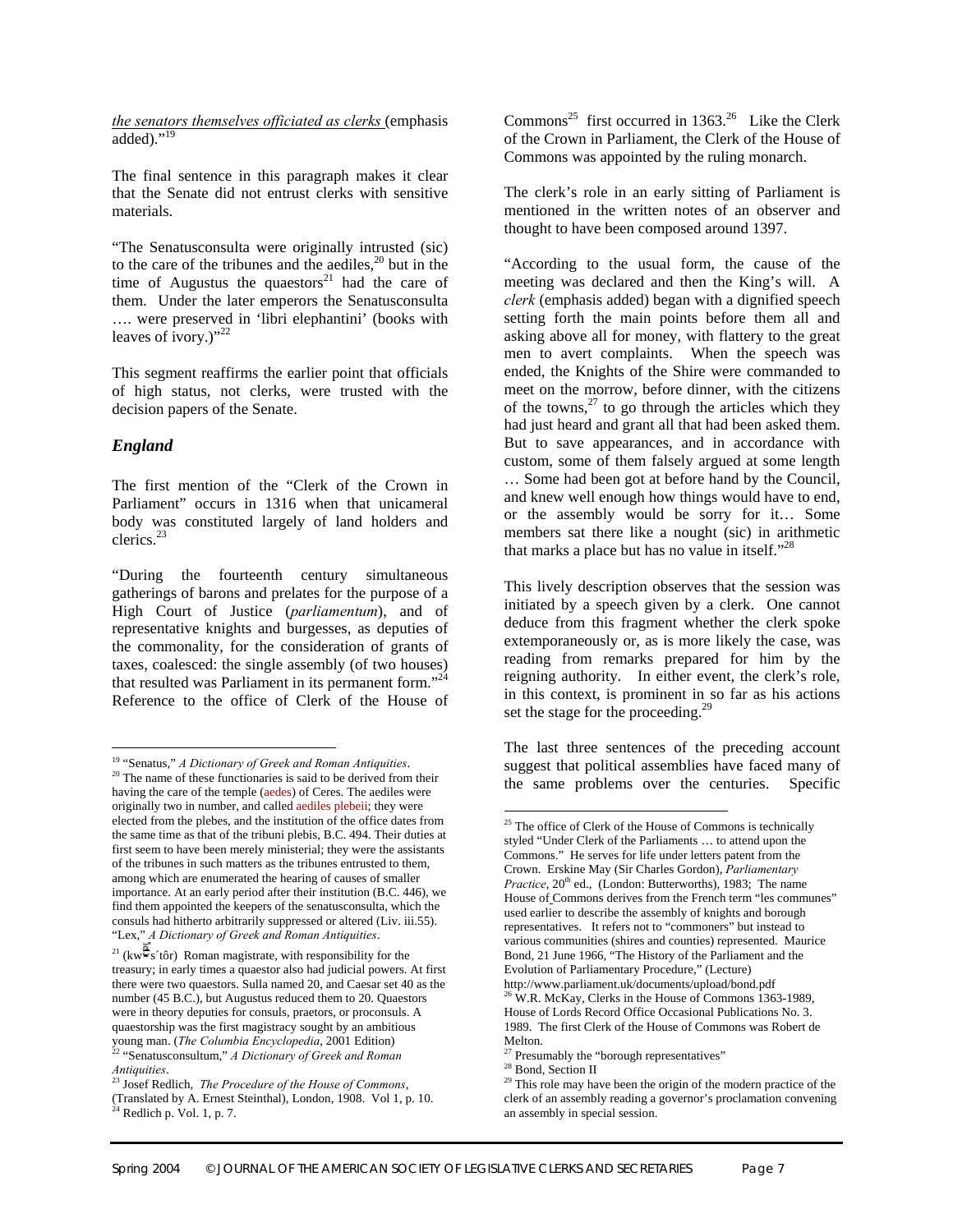reference is made to saving face, false arguments, preordained outcomes, and members who count for naught.

The earliest known treatise on English parliamentary law is the *Modus Tenedi Parliamentum*, [30 w](#page-7-0)hose title means the Mode of Holding the Parliament (hereafter referred to as the *Modus*). Although there has been spirited scholarly argument about its accuracy, it is today accepted as authentic and "probably written sometime between 1294 and 1327 CE."<sup>31</sup> Within the context of the current subject, our interest in the *Modus* centers on its description of the role of the clerks.

The *Modus* includes twenty-six sections, three of which relate in some detail to the clerical officials serving the Parliament. In a section entitled "De Principalibus Clericis Parliamenti" (concerning the principal clerks of the parliament), the duties of the two "principal clerks" are specified. (Commentary follows each direct cite from this section.) The first passage of this section describes the physical location of the clerks during sittings of the Parliament and notes their responsibility for enrollment of its decisions.

"Also, the two principal clerks of the Parliament who shall inroll (sic) all the pleas and transactions of the Parliament shall sit in the midst of the justices."<sup>32</sup>

This sentence has significance because the sittings of Parliament were secret. In contrast with the Roman Senate, the clerical recorder in attendance in the English Parliament would have been entrusted by the justices and the King to keep confidential the proceedings of the chamber.

The *Modus* goes on:

"And be it known those two clerks are not subject to any of the justices… these clerks are subject immediately to the King and his Parliament in common, unless perchance one or two justices be assigned to them to examine and amend their inrolements (sic)."

 $\overline{a}$ 

This section of the *Modus* portrays the principal clerks as responsible to the King and the Parliament jointly and beholden to no individual member of the body. It affirms the important principle that the clerk is an independent officer whose records should be true and not subject to influence or amendment by any member or political interest. $33$  It also makes reference to the practice of member review of the enrolled petitions first mentioned in Roman practice, $34$  though the phrasing in this context suggests the practice may have been rarely used.

The *Modus* then addresses the nature of the clerk's record.

"… nor have they by themselves records in the Parliament, except so far as a new power is assigned or given to them in the Parliament by the King and Peers of Parliament…"

Records of the clerks in those days were considered the possession of the chamber. Clerks were expressly forbidden from creating a personal record of any action taken or words said. $35$  This segment of text further reinforces the importance of secrecy in the early parliaments.<sup>[36](#page-7-6)</sup>

"… those two clerks may inrol (sic) principally all pleas and all judgments in the principal roll of

 $\overline{\phantom{a}}$ 

<span id="page-7-0"></span><sup>30</sup> Thomas Duffus Hardy (Ed.), *Modus Tenendi Parliamentum*, London. Eyre & Spottiswoode. 1846

<span id="page-7-1"></span><sup>&</sup>lt;sup>31</sup> Hardy, p. xvii.

<span id="page-7-2"></span><sup>&</sup>lt;sup>32</sup> Meetings of the Parliament were then closed. Under certain conditions (Standing Order No. 136), the Parliament may be closed today and the public galleries (known as "strangers galleries") cleared.

<span id="page-7-3"></span><sup>&</sup>lt;sup>33</sup> Josef Redlich presents a contrary view, holding that the independence of the principal clerks noted in the *Modus* is not supported elsewhere in the historical record. In his words, "There is no support elsewhere for what is stated in this work (*Modus*) at some length about the clerks, or for the emphatic assertions of their independence of the judges and immediate subordination to the King and Parliament; this is moreover, opposed to the longcontinued insignificance of these officials." Redlich, p. 10-11. Redlich appears to view the clerks in a purely technical role, much as did the Roman Senate.

<span id="page-7-4"></span><sup>&</sup>lt;sup>34</sup> It is current practice for most chambers to approve records created by the clerk either by formally approving them during sessions or by affixing to them the signature of its presiding officer.<br> $35$  John Hatsell notes the courage of the Assistant Clerk

<span id="page-7-5"></span><sup>(</sup>Rushworth) who, contrary to specific orders, took down the words of Charles I and the famous reply of Speaker Lenthall in 1648. When asked by the King where certain absent members who were suspected of treason could be found Lenthall said ""May it please your Majesty. I have neither eyes to see, nor tongue to speak in this place, but as the House is pleased to direct me, whose servant I am here, and I humbly beg your Majesty's pardon that I cannot give any other answer than this to what your Majesty is pleased to demand of me."

<span id="page-7-6"></span>In later Parliaments, secrecy was important not so much to keep matters from the public as to keep them from the King. It suggests that open sessions would discourage members from forthright debates. At the same time, it seems likely the King would have enough friends in Parliament to know what was being said and done.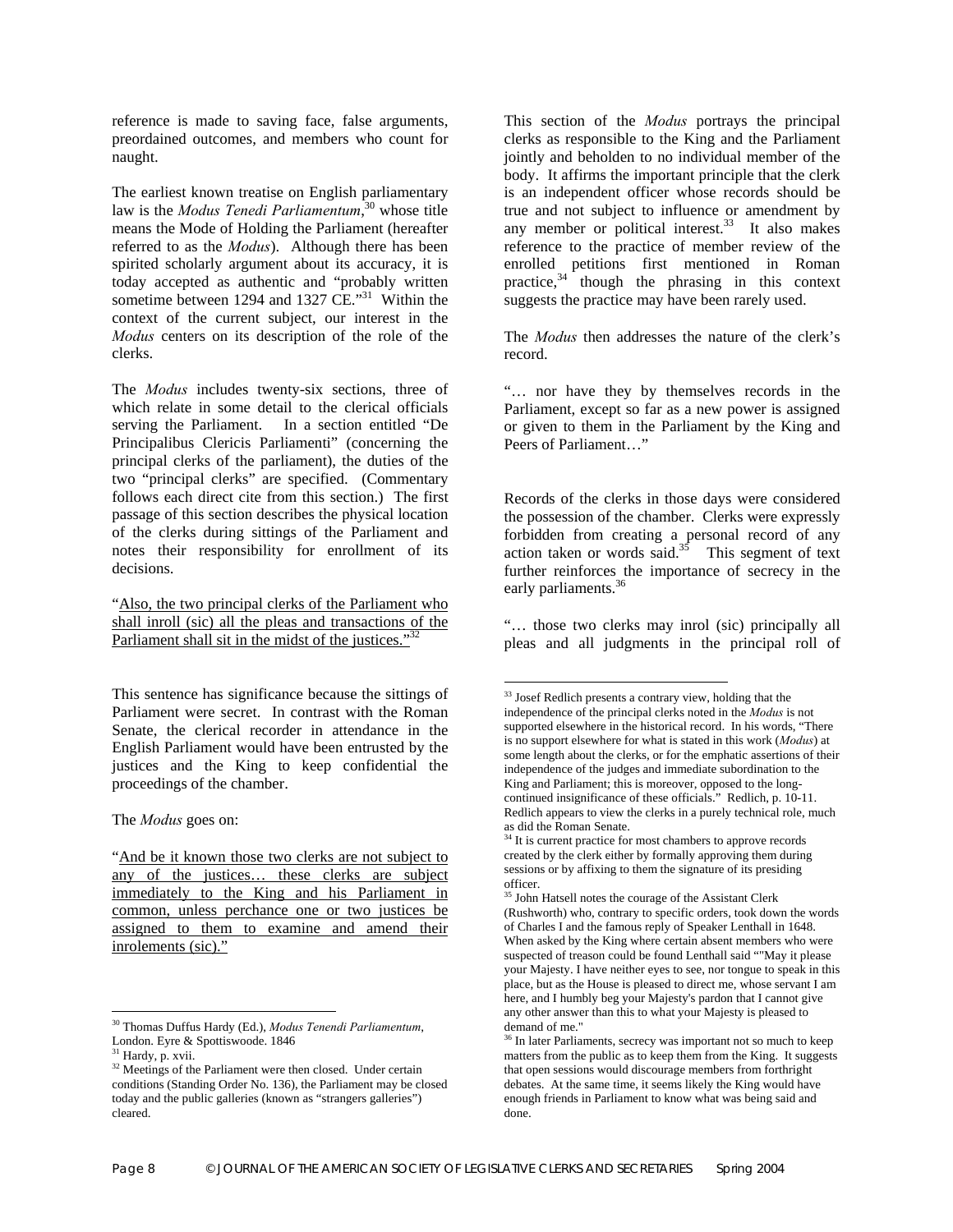Parliament, and deliver those rolls to the King's treasurer before recess of Parliament …"

This fragment of the *Modus* notes that the two principal clerks were entrusted with the responsibility for assembling the final records of Parliament and delivering them to the King's treasurer. As noted by Redlich<sup>37</sup> and supported by Black,<sup>38</sup> the reference to "rolls" in this context means the "record of proceedings."[39](#page-8-2) The rolls were probably delivered to the King's treasurer for archival preservation in the Royal Treasury.

The need to retain a learned (or at minimum, literate) official to create the "rolls" and copy legislative petitions [40](#page-8-3) may have been the principal rationale for the creation of the office of legislative clerk. The presence of such an official freed the members from the burden of minutiae and allowed them to focus their attention on matters of policy.

In the fourteenth century all lawmaking power resided entirely with the King. [41](#page-8-4) The actions of the Parliament had not yet attained such stature as would require formal Royal Assent.<sup>42</sup> Therefore, it seems reasonable that the original "rolls" of Parliament would not be delivered to the regent in person.

The King was, however, responsible for the sustenance of the clerks.

"These two clerks, unless they be in some other office under the King and take fees from him

 $\overline{\phantom{a}}$ 

wherewith they can live creditably, shall receive of the King one mark a day for their expenses …" This wording imposes upon the public purse responsibility for compensating the principal parliamentary clerks for their services. Compensation is waived if the clerk holds another office under the King through which he receives support. The language is significant because it enables the clerk to act independently of support from "justices" with an interest in the outcome of the proceedings.

"The clerks of the Parliament shall not refuse to any one a copy of his proceeding, but shall deliver it to everyone who demands it …"

The *Modus* conveys two important points in this passage; namely, that *anyone* is entitled to a copy of the record of the proceedings of Parliament and that the clerk shall be responsible for furnishing copies of official records. It also describes the clerk as the agent of the Parliament responsible for public distribution of its actions.

A further point should be made regarding the record itself. One may conclude from this passage that the official (presumably approved) record of its proceedings is public even though its actual proceedings are secret.

The *Modus* goes on to describe the procedures followed by Parliament for consideration of policy questions as follows:

" $(A)$ <sup>[43](#page-8-6)</sup> When any dispute, question, or difficult case, whether of peace or war, shall arise in or out of the kingdom, *(B*) the case shall be related and recited in writing in full Parliament, *(C)* and shall be treated of and debated on there among the peers of the Parliament, *(D)* and if it be necessary it shall be enjoined by the King, …, and *(E)* the case shall be delivered in writing to its clerk, and *(F)* in an appointed place they shall cause him to recite the case before them ……" (Lettering added)

Since this difficult paragraph describes the formal means by which petitions were considered, its elements will be parsed.

Part *A* describes the scope of Parliament's jurisdiction. It is grounded in the ancient principle that subjects have a right to petition their sovereign for relief. The phrase "…dispute, question, or difficult case…" implies that such relief has a quasi-

<span id="page-8-0"></span><sup>&</sup>lt;sup>37</sup> "As to the carrying on of the proceedings, the method of bringing forward motions, the introduction of amendments, as to the debates which no doubt took place there is little or nothing handed down. Only here and there we gather from the Rolls of Parliament that long and set deliberations of the Commons took place." Redlich, p. 20.

<span id="page-8-2"></span><span id="page-8-1"></span>Black's Law Dictionary, Sixth Edition. 1990. St. Paul, MN. <sup>39</sup> The rolls were literally "rolls" of vellum-like scrolls with pages stitched together from the bottom of a page to the top of the next page. Redlich, Vol 1. p. 14. This may be an antecedent to the practice followed until recently in some legislatures of requiring bills to be submitted in the form of rolls. According to *The History of Parliament and the Evolution of Parliamentary Procedure*, the use of rolls for official records was abolished in 1850.

<span id="page-8-3"></span><sup>40</sup> At the time the *Modus* was written, legislative enactments in the form of bills did not exist. Parliament, from a clearly inferior position, would urge (i.e., petition) the King to make law of a policy it proposed. One hundred fifty years later the Parliament asserted its powers more fully and began enacting bills. Enactment by bill rather than petition began during the reign of Henry VII (1485-1509). Scholars consider this the point at which parliament was transformed from a "… mere assembly of Estates to a new and unique organization for expressing the will of the whole state…" Redlich, p. 3-4.

<span id="page-8-4"></span>Bond, Part II, Section I.

<span id="page-8-5"></span> $42$  Agreement of the ruling monarch to a law proposed by the Parliament.

<span id="page-8-6"></span> $\overline{\phantom{a}}$ <sup>43</sup> The lettering is not a part of the original text but was added to clarify references to the various components of this passage.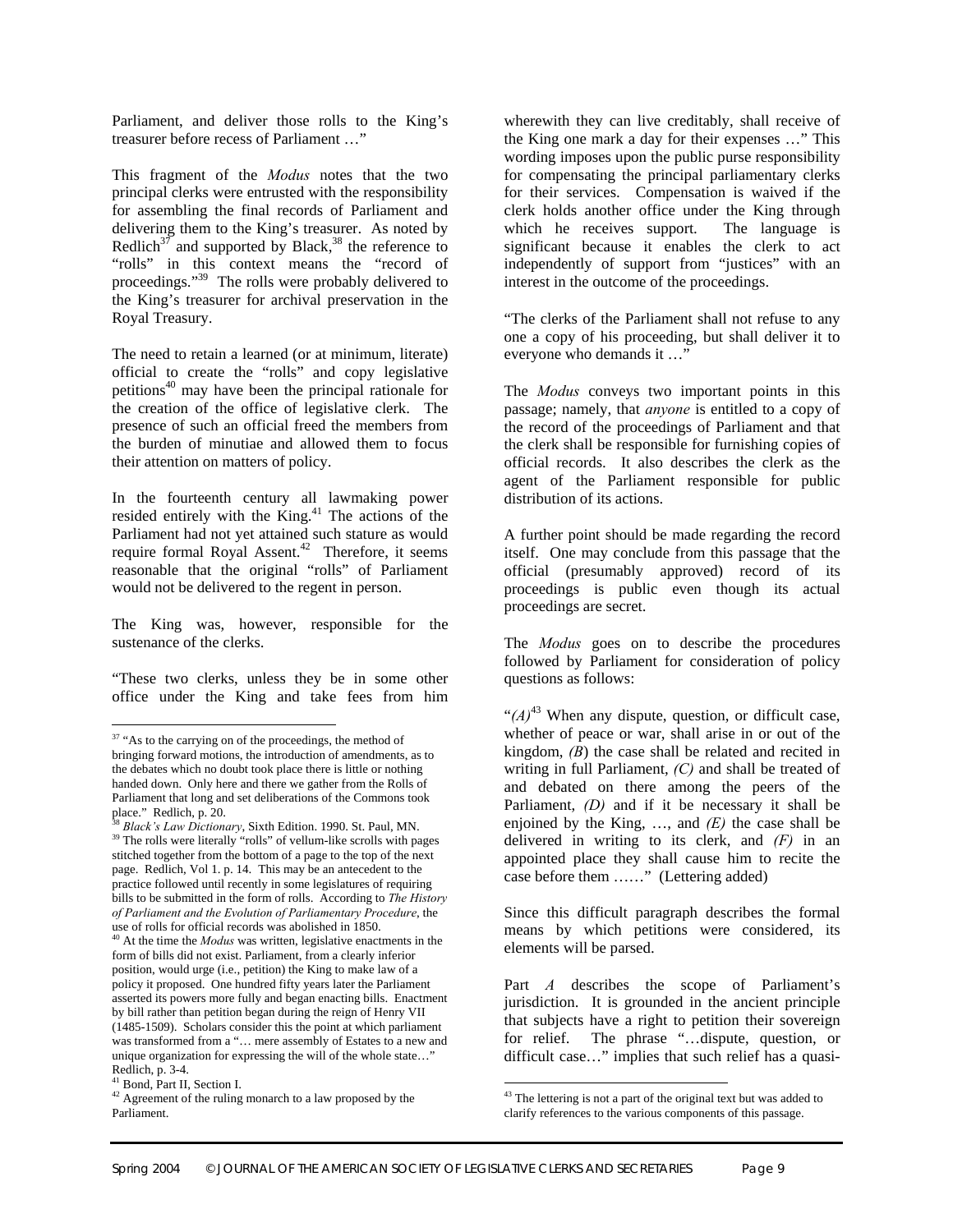judicial character that extends beyond the modern connotation of "lawmaking" and that therefore, the role of Parliament had yet to evolve into its final form.

Part *B* provides that such matters as may arise within its jurisdiction shall be reduced to writing and read to the full Parliament. Even as early as the fourteenth century, the importance of "written" petitions and formal record keeping is suggested by this segment of the text.

Part *C* provides that once read, a petition will be considered and debated by the justices. Here, first stated, are principles of formal introduction by reading and resolution and consideration through debate.

After debate, part *D* indicates that, if necessary, the matter will be brought before the King, presumably for a decision that goes beyond the powers of Parliament to respond or which has so divided the Parliament that the King must settle the matter. This passage may also be a precursor of the procedure that will evolve into the principle of Royal Assent.

Importantly, for our purposes, part *E* requires that petitions shall be delivered in writing to a clerk who shall recite the case before the assembly at an appointed place. Acting as the agent of Parliament, a clerk is entrusted with the task of receiving cases (or petitions). This process may be describing an early form of the clerk's current function as receiver of bills for filing. A further responsibility is placed upon the clerk in this part to recite (read) the cases received (part  $F$ ), a responsibility that clerks fulfill to this day.

A more complete record of the clerk's role in the Parliament evolves from this point and should be the subject of a more detailed paper at a later date.

#### *Final Thoughts*

This sketch is a bare beginning point that begs for more research and commentary. Of particular concern is Josef Redlich's dissent over the clerk's characterization in the *Modus Tenendi Parliamentum.* Further study will be required to reconcile these differing views.

At a minimum, this subject should be expanded to include the evolution of the clerk's role after the *Modus.* An intermediate period from the fourteenth to eighteenth centuries including the works of

parliamentary clerks Henry Scobell, Henry Elsynge, and John Hatsell should provide ample material for this purpose.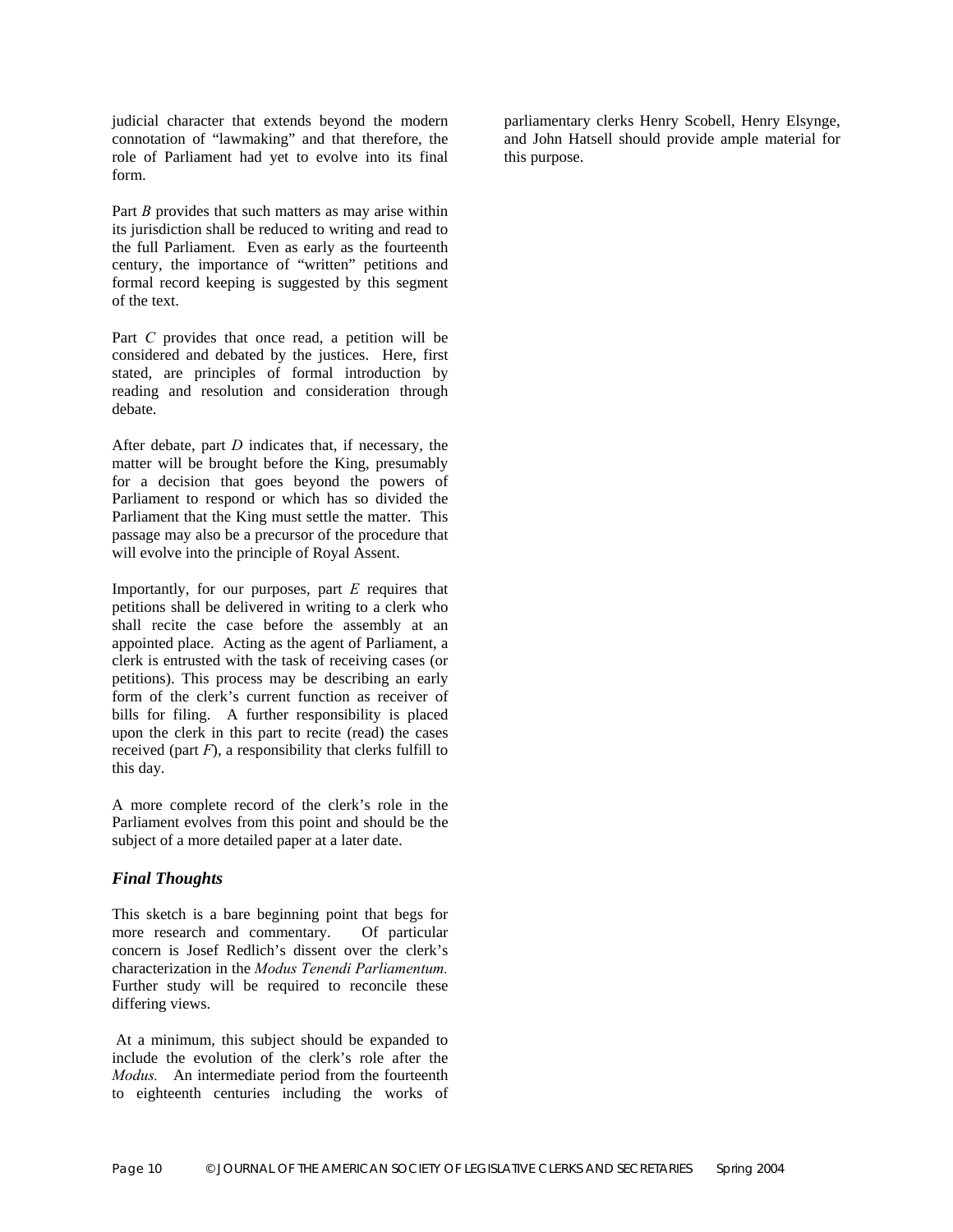#### **Bibliography**

The Avalon Project at Yale Law School, "Athenian Constitution by Aristotle (translated by Sir Frederic G. Kenyon)," http://www.yale.edu/lawweb/avalon/medieval/athemain.htm (Accessed May 29, 2002)

Black, Henry Campbell. 1990. *Black's Law Dictionary (6th Edition)*. St. Paul, MN: West Publishing Company.

Blackwell, "Nomothesia (Legislation)" in C.W. Blackwell, ed., *Dēmos: Classical Athenian Democracy* (A. Mahoney and R. Scaife, edd., *The Stoa: a consortium for electronic publication in the humanities.* www.stoa.org) edition of January 2003.

Bond, Maurice. 21 June 1966. "The History of the Parliament and the Evolution of Parliamentary Procedure," (Lecture). http://www.parliament.uk/documents/upload/bond.pdf (Accessed August 21, 2002)

Hardy, Thomas Duffus, ed. 1846. *Modus Tenendi Parliamentum*. London: Eyre & Spottiswoode.

Illustrated History of the Roman Empire, "The Roman Assemblies," http://www.romanempire.net/republic/re-assembly.html (Accessed May, 30, 2002)

Kagen, Donald. 1991. *Pericles of Athens and the Birth of Democracy*. New York: Free Press. pp. 46-64.

LacusCurtius: Into the Roman World, "A Dictionary of Greek and Roman Articles," http://www.ukans.edu/history/index/europe/ancient\_rome/E/Roman/home.html (Accessed May 30, 2002)

McKay, W.R. 1989. *Occasional Publications No. 3: Clerks in the House of Commons 1363-1989.* London: House of Lords Records Office.

Patnode, Darwin. 1982. *A History of Parliamentary Procedure*. Minneapolis: Parliamentary Publishing. p. 11.

Redlich, Josef. 1908. *The Procedure of the House of Commons*. Translated by A. Ernest Steinthal. London: Constable & Co. Ltd. Vol. I, p. 10.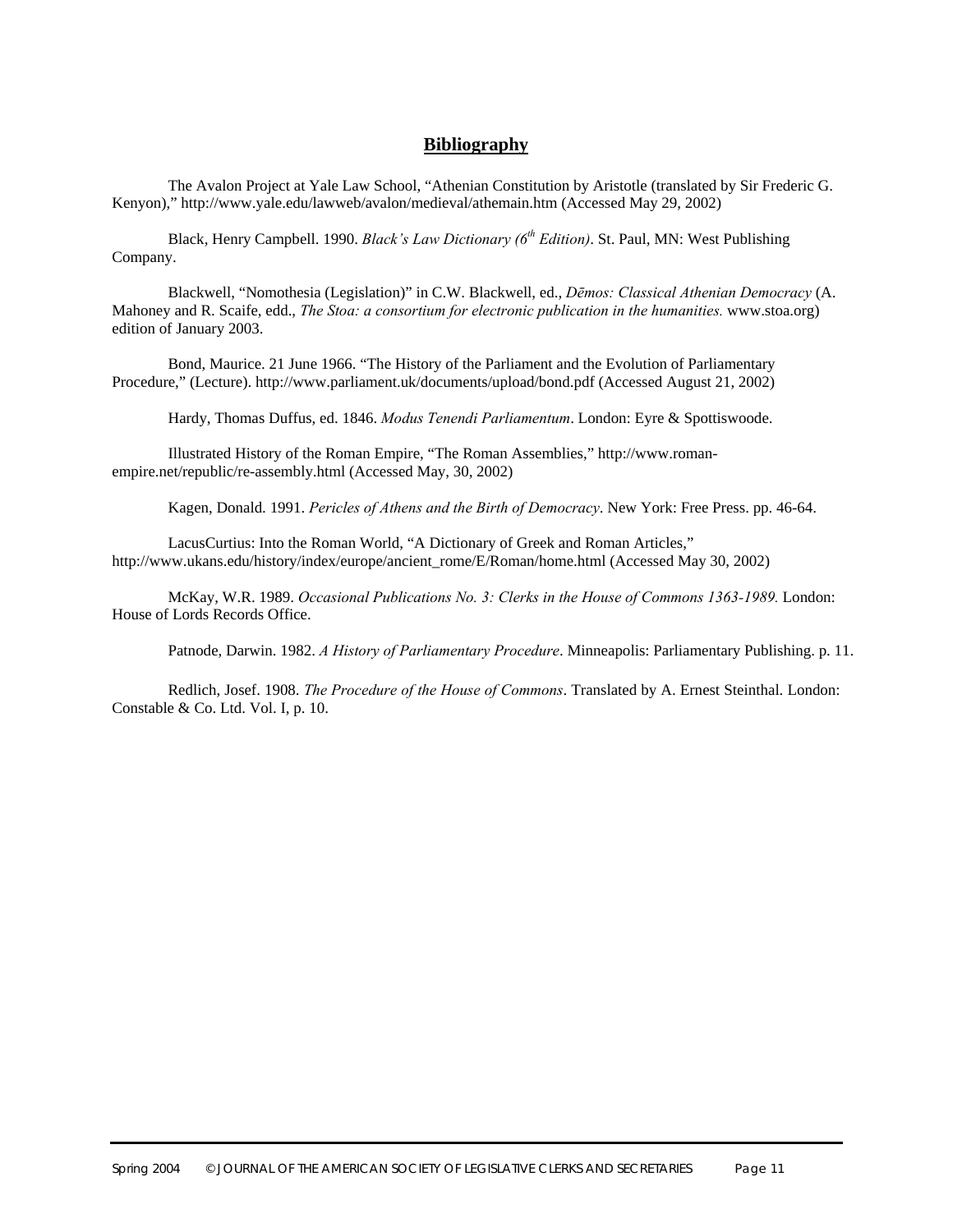# **MY ROOMMATE HAS A MOHAWK AND A SPIKE COLLAR: Legislative Procedure in the Age of Term Limits**

By State Representative Matthew Dunlap, D-Old Town, Maine

It's easy to forget that the legislative process, when smoothly executed, is awe-inspiring. After all, we do this every day; it's how we work, as a weaver skillfully runs several looms at once, using intricate knowledge gained with much experience. However, for a citizen attending a session of their legislature for the first time, a well-run chamber can appear both baffling and awesome. Arcane in its nature, parliamentary procedure is truly the sum of its parts, appearing to the newly initiated as a textile loom - noisy, a flurry of action, and yet producing a smooth, flawless product. Parliamentary procedure has accomplished this end for centuries, but the expert routine of the legislative process has been disrupted by an unwelcome guest: term limits.

When procedures are poorly understood, they are almost always poorly executed. In the legislature, nothing is more agonizing than watching a member tentatively rise, then stutter and stammer their way through a parliamentary motion. Before the age of term limits, a presiding officer would mercilessly ignore a member who bungled a procedure, and the opposition would pounce like a hungry cat. Senior members would smile at their colleague's learning experience, and the subject member would find out all they needed to know to avoid future humiliation.

#### *Time's Up*

Term limits have left little time for that luxury. In Maine, legislators are limited to no more than four consecutive two-year terms. While historically legislators spent two or three terms learning the ropes, they must now gain the same knowledge in two or three months. Exacerbating this problem is the sheer variety and volume of work. A new legislator, already coping with constituent work, the media and a topsy-turvy schedule that makes family life a nightmare, wades full-bore into the untamed wilderness of busy committee hearings, work sessions and floor action. In a very short time a freshman is, possibly without knowing it, exposed to Robert's Rules, individual committee rules, House rules, Senate rules, Joint rules, Mason's Rules,

Hughes' Rules, Reed's Rules, and traditional rules of order and decorum. Like baseball, there's a rule to cover everything. While anyone can watch, and many can play, few can master enough skills to become an umpire in such a short time.

The greatest exposure of the folly of term limits is the crisis that is immediately placed upon a newly elected legislator. For someone with an eye to the future and maximization of their limited allowance of tenure, the question becomes less of skill acquisition than of political strength training, which boils down to getting a key committee assignment, sponsoring and cosponsoring important legislation, and helping get important legislation passed into law by coalition building. From this platform a promising freshman can begin their catapult into leadership. In Maine, the word on the street is that you have to be a committee chair by your second term or any hope you have for advancement is futile. Even better is attaining the status of a floor leader position by the second term. But is two years long enough to understand the political chemistry and floor procedure necessary to serve effectively as a member of party leadership?

It's important to remember that term limits and parliamentary law are, through circumstances, thoroughly incompatible. In-depth knowledge of the mechanics of legislative procedures requires deep focus, concentration and much experience over a considerable period of time. The purpose of term limits is to remove people from office in a timely fashion and without interference from the electorate. With a limited amount of time to serve and make an impact, intricate knowledge is generally foregone. For a rank and file member, who only wishes to serve their community well, a lack of such deep understanding probably isn't harmful. After all, there are many ways to serve the public while sitting as a member of the legislature. For an individual with an ambitious legislative agenda or who aspires to a position of leadership--from committee chair up to presiding officer--the rarified time schedule poses a daunting challenge in understanding parliamentary procedure and great vulnerability if that understanding is lacking.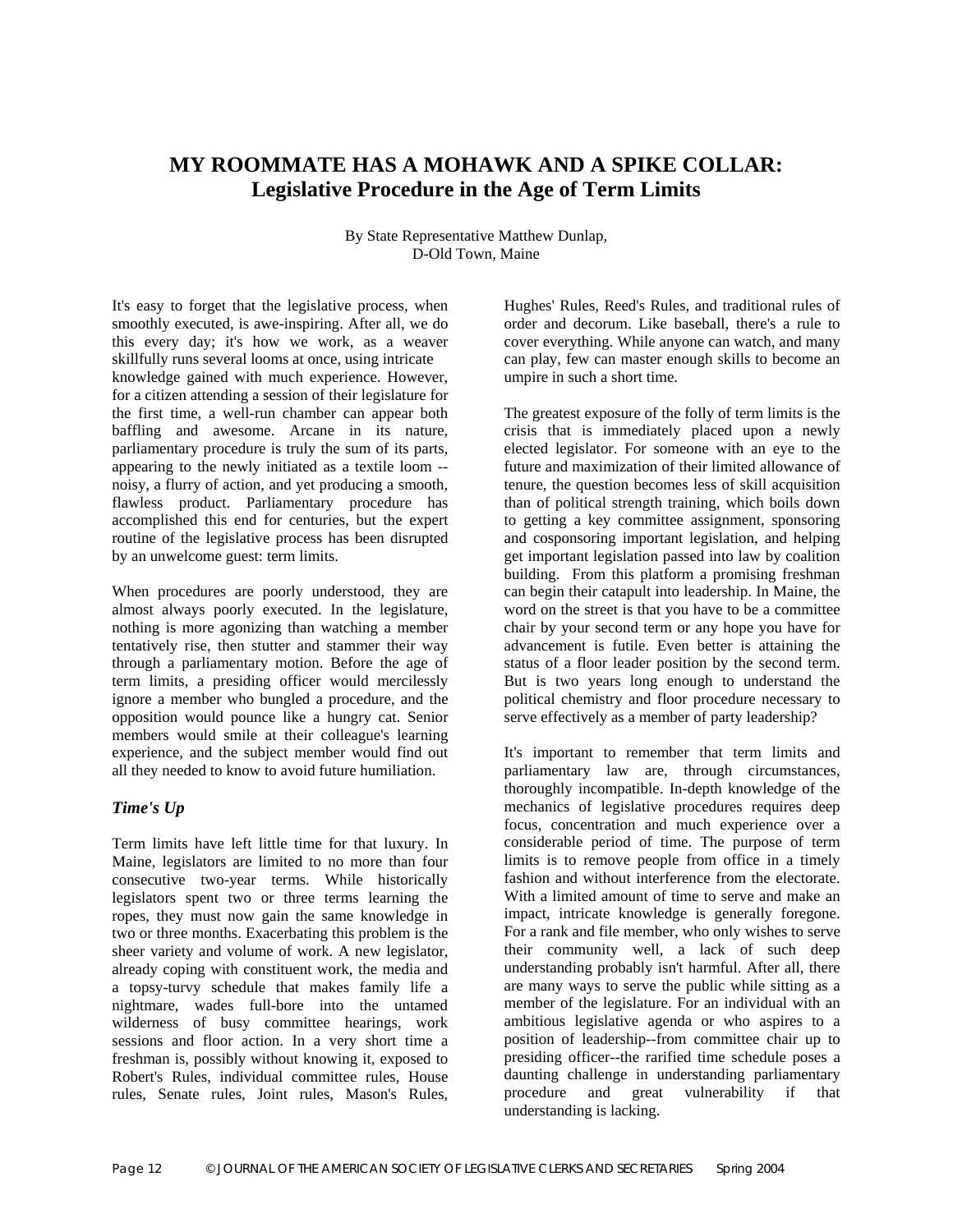#### *Welcome: You're In Charge*

Those legislators most exposed to harm to their political agendas from lack of proper knowledge of procedure are the new committee chairs. Not only are these individuals expected to maintain order in their committees, but also they must be prepared to lead the charge for their committees during floor debates. Complicating these roles in the era of term limits is the general hunger for advancement, so that a new chair almost always has in their train a host of jealous rivals who are only too happy to assist in tripping up the new chair in matters of procedure.

In Maine, chairs of committees have been selected more for expertise in policy areas than for political loyalty. This may be a happier side effect of term limits, as new presiding officers (who themselves are usually always new and elected for one term - another effect of term limits) rarely have time to cope with the delicate balance of maintaining a strong political ally in a chair where the individual chair endures the public scrutiny of learning by example. Strong knowledge of policy, however, is seldom a substitute for parliamentary skill during floor debate. Knowing about all of the implications of a bill before the legislature doesn't make a chair more credible when they don't know to move acceptance of an ought-to-pass report rather than a recede and concur motion. If one is relying on their expertise on a

subject to try to indefinitely postpone a bill, that aura of expertise is dimmed when the aforementioned motion is made pending adoption of a floor amendment and thus out of order. The appearance of incompetence while wrestling the live animal of floor action can be the same as real incompetence. A casual acquaintance with the rules can get one in as much trouble as no acquaintance at all if the user doesn't have the horse sense to know when to make a motion and when not to.

In 1998, I found myself in just such a position. As a new House chair of the Committee on Inland Fisheries and Wildlife (which has jurisdiction over laws regulating hunting, fishing, etc.), I had largely achieved chairmanship through almost monomaniacal focus on policy issues and problem resolutions during my first term. Being named chair seemed an affirmation of my hard work. I knew little of procedures, however, and after a particularly ugly committee hearing where several committee members successfully embarrassed me with points of order, I resolved never to be so undone again. But my education had just begun.

I found myself on the bottom end of a 12 to 1 committee report on a bill to loosen certain hunting regulations. Although I had educated myself thoroughly on the body of law in question, going back to Maine's point of admission to the Union, I failed to consider the socially inept demon I was unleashing by waging this fight against my committee. Parliamentary procedure implies but never expresses the social dynamic in the Legislature. One's colleagues, despite attitudes and appearances, are people, not hidebound (or idea bound) mules. Wanton use of procedure in spite of this truth can indicate intellectual arrogance. When the floor debate came, I pulled no punches, even going so far as to question the intelligence of my own committee members. I sought out parliamentary advice, gathered my weapons, and continued my headlong attack on the bill--again, again and again. While I had lost the first vote on acceptance of the committee report by only four votes, the margins grew wider and wider as I made more and more creative motions until I found myself nearly alone. When I stood up to make a motion or request a vote, the whole House would audibly groan. What became most talked about was not that the Legislature was ratcheting down hunting regulations in a potentially dangerous manner, but that I was annoying everyone in sight, and all I was left with were bridges to mend. Later I was interviewed by a national magazine about term limits and the experience of the hunting bill was held up as an example of why term limits are bad. When inexperienced legislators are thrust into important positions of leadership before they are ready, they jeopardize important policy, their own long-term credibility, or both. I found the newspaper and magazine reports offensive and insulting. They were also right.

#### *The Art Of War*

It's long been said that those who understand the rules of procedure are the rulers of the process. In Maine, where voters adopted term limits in 1993, that adage is more true than ever. Members who possess such knowledge are sought out during controversial debates like village shamans who hold great power over the supernatural world. Predictably enough, these members are usually those who have served several (or many) terms and then have returned after a hiatus. Understanding a sequence of motions as carefully taught by an expert is incredibly empowering for a new member, but more important is understanding when to take a stand. Gained seemingly only through experiences like the one related above is the simple truth that just because you can destroy the opposition doesn't mean you should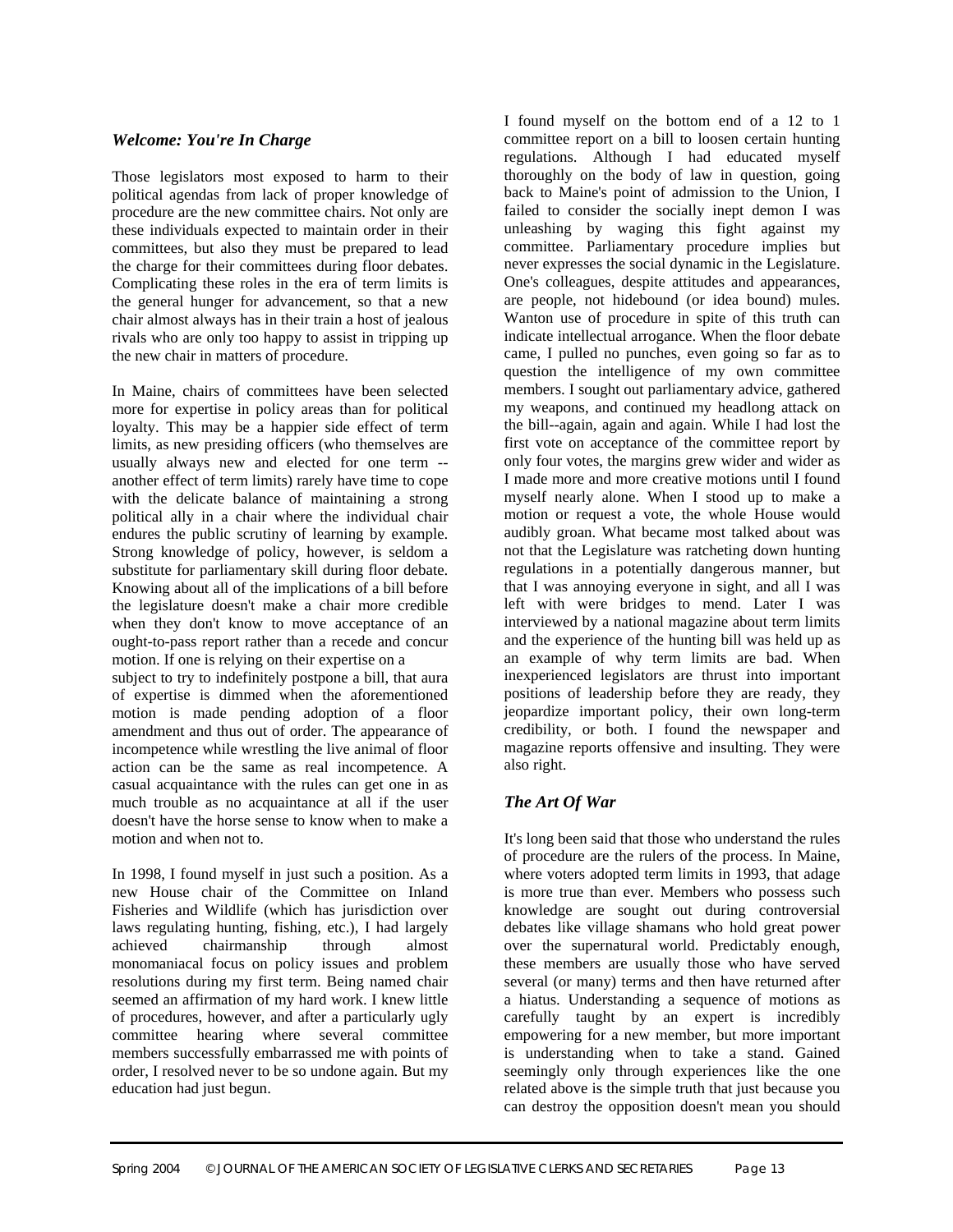try if an opportunity presents itself. For a junior member of the legislature who is struggling to make a difference and demonstrate their credibility, rules of procedure can seem like tempting weapons to employ. While term limits have diminished the number of people who understand parliamentary procedure at all, virtually no one seems to understand that the purpose of the rules of procedure is to facilitate agreement, not to articulate vengeance.

This fundamental confusion is probably the most damaging effect of term limits. Lost with the removal of experienced members is not only vast institutional memory, but also the type of collegiality and respect for the institution that always would insist there is another day. It is this loss that has led to general disrespect among members for rules of decorum and procedure that force them to be civil to each other, even in the heat of battle. Complicating this loss is waning tolerance by leadership for members voting outside the bloc, especially on "procedural" motions. Depending on the circumstance, the term "procedural" becomes a catchall of main, incidental, subsidiary and privileged motions. Demanding support for the floor leaders when they make tabling motions is one thing; gripping the caucus tightly to stick together on defeating a substantive motion can eventually erode the individuality of the rank and file member and is quite something else. While either case can reflect a legitimate leadership style, it can further distance members from any respect for the procedural traditions of the institution if their leadership doesn't know the difference between a main and incidental motion. This situation is the great test and challenge of presiding officers and leadership in the era of term limits.

This challenge has largely been well met. Leadership and the presiding officers have done a remarkable job at keeping the work of the legislature before it and not shunted away by sideshow distractions. However, the gap between legislators' energy and abilities continues to widen, even if incrementally. With this incremental change comes the pressing demand upon members of leadership not only to be fluent in procedure, but also to provide the type of example that imbues rank and file membership with the confidence to use discretion and judiciousness when making floor motions.

#### *Can I Borrow Your Toothbrush?*

While an obvious solution to this matrix of problems would be to abolish term limits altogether, legislatures around the country--not excepting Maine- -are reluctant to do so. Citizen initiated referenda

carry with them a certain sacredness that betide woe to the politician who would seek to repeal them, so such statutes are preternaturally resistant to revision or repeal. For better or worse, term limits are here to stay--for a while at any rate. Given the antiinstitutional nature of term limits, in order to prevent infection of the lifeblood of the legislative institution- -parliamentary law--officers and staff of the legislature will have to work with senior legislative members to foster more rapid development of legislative ball-handling skills in junior members. In the future, presiding officers might feel obliged to encourage junior members to enter mentorships not only with senior members, but also with highly skilled legislative alumni. Informal debate societies- dull as the idea sounds--could also prove to be antidotes to clumsiness and social bruising on the legislative floor.

Term limits can only do so much damage to the institution of the legislature. Proper understanding of procedure can mitigate the nasty habit of term limits to whisk away our most able--along with our least able--friends and colleagues. For a newly arrived presiding officer, constant attention to matters of procedure and decorum can gain one lasting respect and admiration as a capable leader. Parliamentary procedure remains the best tool to carry from point to point in the journey of problem to solution; like a magnetic compass in the age of global positioning systems, it has too much real value to compromise or discard. We need not prove the value of parliamentary procedure. It does that well enough on its own each time an idea translates into better policy, whether that be one less hungry child, a piece of wildlife habitat protected, or a tax law streamlined. The problem is how best to utilize an agile and complex tool in an age when those who most desperately need to use it are able to do so for such a short time. Term limits, pursued by an angry and frustrated public as the trend of the day, should not disrupt the calm deliberation afforded by the traditions and structures of parliamentary procedure. If such upheaval of public policy is avoided, then term limits can rest comfortably in our state capitols. Whether term limits and procedure can ever be compatible as roommates in our capitols, however, remains to be seen.

*Representative Matthew Dunlap (D-Old Town) represents Maine's 121st House District. He serves as House Chair of the Joint Standing Committee on Inland Fisheries and Wildlife, as Democratic Chair of the Legislative Apportionment Commission, as House Chair of the Committee on Governmental Oversight, and as a member of the House Standing Committee on Elections. He is employed in the private sector as a waiter and bartender. He is serving his fourth two-year term and is prohibited from seeking election in 2004 pursuant to Maine's term limits law.*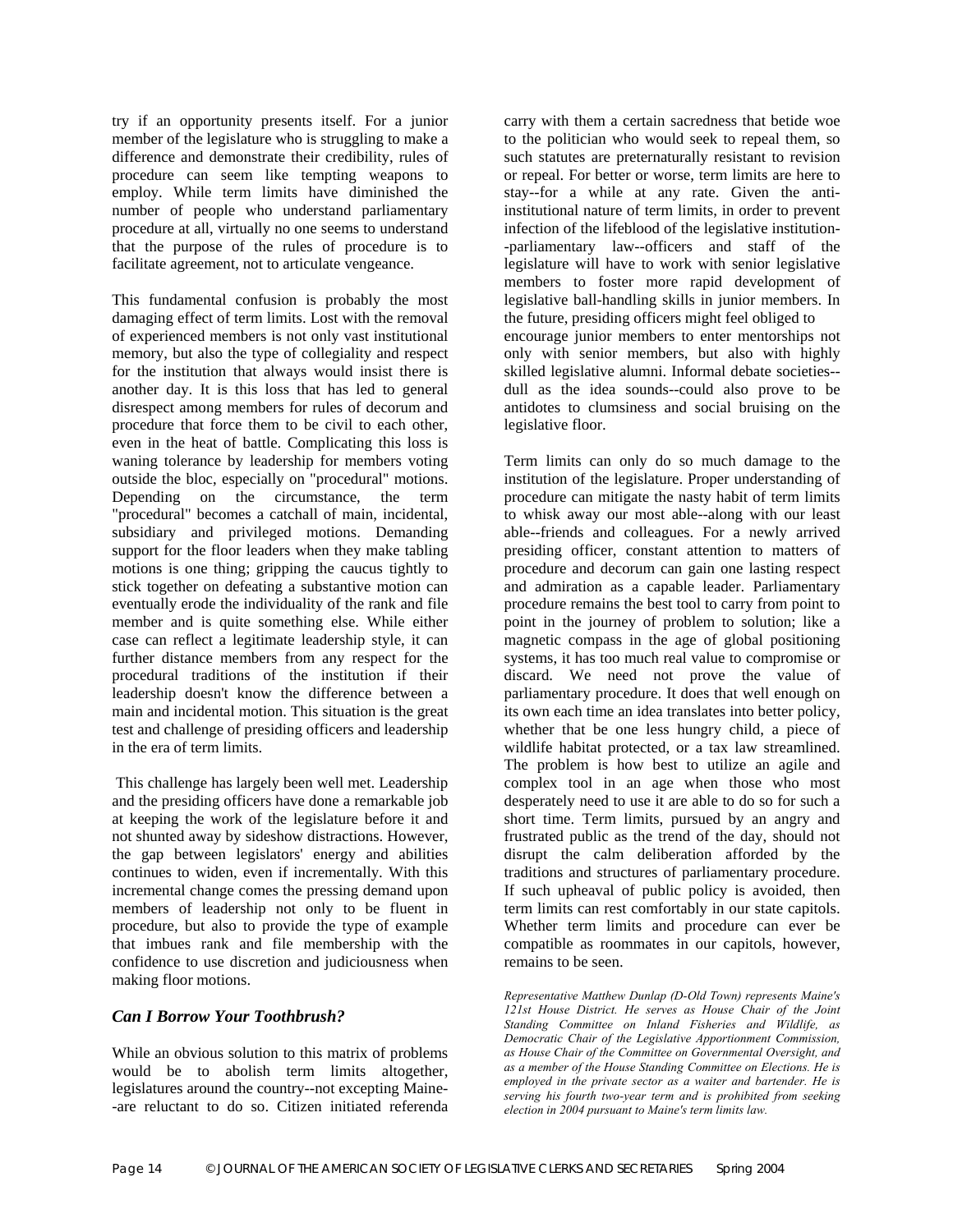

# **THE POWER OF THE EXECUTIVE VS. LEGISLATURE – COURT CASES AND PARLIAMENTARY PRIVILEGE**

# **"Control or Rubber Stamp"**

By Steven T. James Chief Clerk and Parliamentarian, Massachusetts House of Representatives (edited by Massachusetts House Counsel Louis Rizoli and former House Clerk Robert E. MacQueen)

This paper was presented to the Joint Meeting of ASLCS and the Clerks-at-the-Table, on October 10, 2003, in Dover, Delaware.

Under Massachusetts law, appropriation bills are supposed to be just that – bills that make appropriations and that is all. As a matter of fact, Massachusetts General Law Chapter 29 Section 7L reads, in part, "A law making an appropriation for expenses of the commonwealth shall not contain provisions on any other subject." Notwithstanding the prohibition by law, outside sections containing subjects other than appropriations have regularly been added to appropriation bills, and between 1976 and 2001 their numbers increased every year. This apparent violation of law is permissible because, under the interpretation of statutes, a later enactment takes precedent over an established law. The mere enactment of an "outside section" in a budget therefore overruled the previous statute. So, members of the House or Senate, frustrated that legislation they favored was stuck in committee, used the outside section process as a mechanism to get the text of the stalled legislation included in the budget. The budget is, after all, guaranteed to make it to the Governor's desk. The sense of the frustration of the members became particularly acute in the year 2000 when 1434 budget amendments (many adding outside sections) were offered by House members alone.

The Governor of the Commonwealth of Massachusetts had always had the authority to return regular bills (those not making appropriations) to the Legislature with recommendation of amendment (Mass. Constitution Art. 56). Until the 1996 court decision (*Sutton v Metropolitan District Commission 423Mass.200 - 1996*), it was the belief that the Governor was not granted the same authority as it pertained to appropriation bills. It was felt that the Governor could not sign a bill and also return portions of it to the Legislature with an amendment.

This Constitutional question arose when the Governor squared off with the House and Senate regarding the Legislature's practice of placing the text of regular legislation in outside sections of appropriation bills and his authority to offer amendments to that text.

In order for the Commonwealth to continue to pay its bills, punctual approval of appropriation bills is essential. If the Governor, instead of promptly signing appropriation bills, is forced to return them unsigned to the Legislature with recommendation of amendment, the funding of essential programs would be delayed until the Legislature acts on the Governor's amendment and returns the appropriation bill to his desk.

The position of the Executive was that the practice of placing text not pertaining to appropriations in appropriation bills diluted the authority of the Executive because it by-passed the Governor's power to recommend amendments to bills. This practice effectively left the Governor with only two viable options regarding the text of "outside sections" . . . approval or veto.

The Governor's budget veto authority is granted in Article LXIII (63) (as amended by Section 4 of Article XC [90]) of the Massachusetts Constitution, which gives the Governor the power to "redline" veto or reduce portions of appropriation bills. The Constitution also provides an opportunity for the Legislature to override those vetoes or reductions [see Art. II, Section 1, Chapter 1, Part the Second]. However, until an interpretation of the 1996 ruling, it did not appear that the Governor had any authority to return outside sections individually with recommendation of amendments.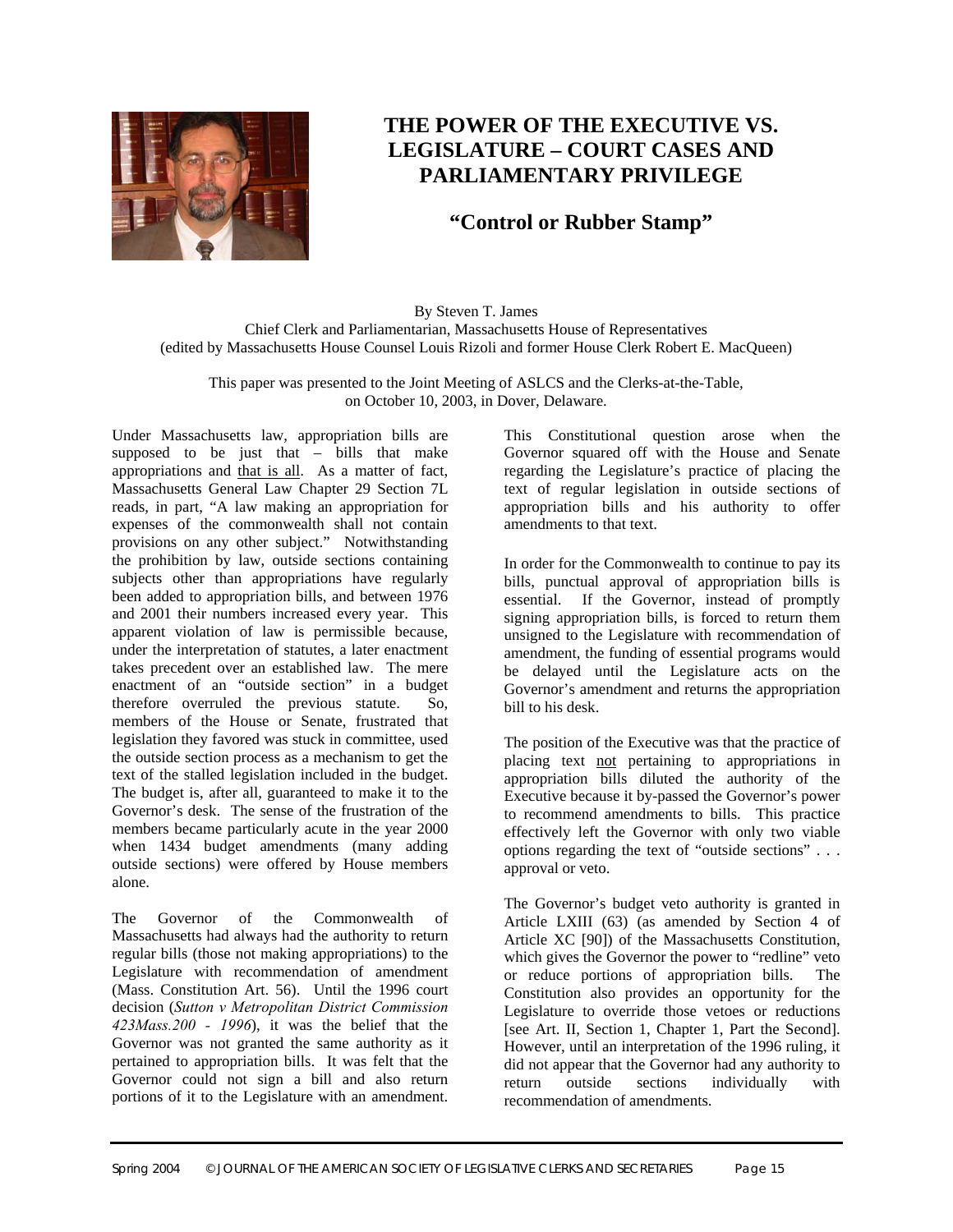Unlike regular pieces of legislation where the Governor has 4 choices when a bill reaches his desk, the Governor's choices in relation to budgets were limited to his powers under Article 63.

The choices that a Governor has for regular legislation are a follows:

- 1. He can sign the bill (which must be done in 10 days);
- 2. He can allow the bill to become law without his approval on the  $11<sup>th</sup>$  day (by taking no action);
- 3. He can return the bill to the branch of origin with an amendment (under Article 56 of the amendments to the Constitution); or
- 4. He can veto the bill by returning it, unsigned, to the branch of origin.

When it came to outside sections of appropriation bills, however, the Governor was, until the 1996 ruling, precluded from the third option.

As with regular bills, the Governor has ten days to act on appropriation bills. Here's where the process differs -- Article 63 provides that the Governor may return certain of the budgetary items making appropriations with reductions or vetoes and the outside sections of budgets with disapproval. It had, until the *Sutton v M.D.C.* ruling, been assumed that (except for appropriation items returned under Art. 63) once the Governor signed a bill, all of the text of the bill became law and had the force of law on its effective date. This statement is no longer true because now not only may the Governor approve acceptable portions of a budget, but also the Governor may return portions of the same appropriation bill that do not make appropriations (outside sections) to the Legislature under Article 56. Those sections are then held in abeyance until they are finally signed into law. If the Legislature places the section back on his desk, the Governor may sign it, let it become law without his signature, or return it unsigned with a veto, which is identical to the procedures followed for regular legislation.

It is significant to the court case to be discussed later that I briefly explain effective dates. A bill normally takes effect 90 days after becoming law unless it contains an emergency declaration in the form of an "Emergency Preamble" (see Constitution Art. 48), which allows it to take effect sooner.

Under Article 48 (the referendum), in order to suspend the operation of the law and place the question of repealing the law on the next state election ballot, citizens have 90 days to gather enough signatures -- one and one-half percent of the total vote for Governor at the previous election if the bill contained an emergency preamble or, if the bill did not contain an emergency preamble, two percent of the total vote for Governor at the previous election.

Budgets, until subsequent to the 1996 court case, did not contain "Emergency Preambles" because Article 48 excludes "matters making a specific appropriation of money from the Treasury of the Commonwealth" from the referendum. Appropriation bills contain a section or sections that specify when certain of the outside sections contained in the bill take effect. The majority of the General Appropriation Bill (G.A.B.), for example, takes effect on the first day of the fiscal year (July 1). Other sections of the G.A.B. have effective dates specified in sections appearing at or near the end of the document [this information is particularly significant to the case that I will discuss later].

Prior to 1996 it was the Legislature's opinion that, with the exception of items and sections returned with gubernatorial disapproval or reduction under Art. 63, the remainder of the budget, including the sections returned by the Governor with recommendation of amendment, stood approved upon the signature of the Governor. It was the opinion of House and Senate Counsels that the Governor had no Article 56 powers allowing him to return sections of the budget with recommendations of amendment. Consequently, we took no action on those amendments. The rationale was that the Governor's approval of a budget precluded his ability to return portions of that same bill with recommendation of amendment. House and Senate Counsels, who prepare the Official Edition of the General Laws, made a practice of including outside sections so returned in the Official Edition, insisting they were law.

All of the recent Governors of Massachusetts (starting with Michael Dukakis) have, however, considered the outside sections of budgets analogous to separate bills. Those Governors made a practice of returning outside sections of budgets with recommendation of amendment under the provisions of Article 56, just as if those sections were individual pieces of legislation that had reached their desks as separate bills. These Governors theorized that if the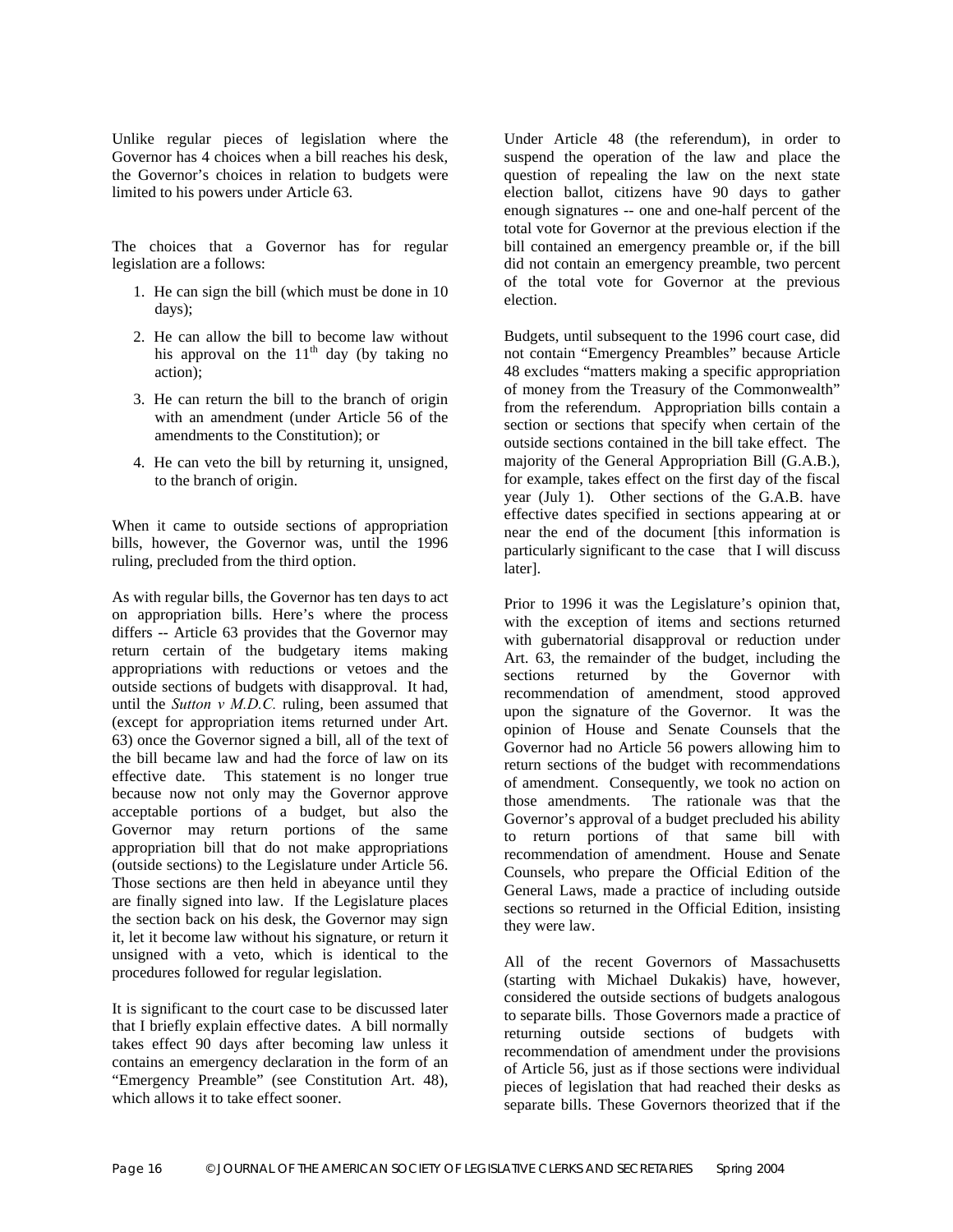Legislature was to be permitted to place the text of non-appropriation subjects in appropriation bills (disguising them as "outside sections"), it was the privilege of the executive (under Article 56) to return those subjects with recommendation of amendment. Although House and Senate Counsels included the sections in law, the Governors, as a matter of policy, instructed agencies not to implement the provisions contained in the language of the outside section.

It should be noted that although the 1996 decision of the Massachusetts Supreme Judicial Court "*Sutton Corporation v. Metropolitan District Commission 423Mass.200 (1996)*" did not speak directly to the question of the Governor's authority to return "outside sections" of appropriation bills with amendments, the decision was instrumental in convincing the House and Senate Counsels that the Governor in fact has such authority. In the *Sutton Corp. v. M.D.C.* case, the court was asked to rule on the effective date of a statute that was approved in outside sections 224 and 225 of Chapter 110 of the Acts of 1993 (the General Appropriation Bill for Fiscal Year 1994). Sections 224 and 225 pertained to the way that interest is calculated in judgments. The question before the court was the calculation of the payment of interest as the result of the settlement of a 1982 case in which final judgment was entered on August 16, 1993. Chapter 110 was signed by the Governor on July 19, 1993. Section 390 of Chapter 110 established the effective date for sections 224 and 225 as July 1, 1993. Chapter 110, however, being an "appropriation bill" did not contain an emergency preamble.

It was argued by Sutton that the 1993 amendment did not apply because, absent an emergency preamble, sections 224 and 225 could not have taken effect until October 18, the  $90<sup>th</sup>$  day after the Governor's approval and long after judgment was entered on August 16th. As discussed earlier, laws which are subject to referendum do not take effect until 90 days after passage, unless they are designated as "emergency laws" (Art. 48), and the G.A.B. for fiscal year 1994 did not contain an emergency preamble. Although the court "declined to determine the constitutionally of attaching provisions that do not appropriate funds (outside sections) to appropriation bills," it ruled that the "practice, even if it is constitutional, *would not be effective to insulate a legislative enactment from the operation of art.* 48 [emphasis added], when that enactment did not pertain to matters excluded from the referendum process by art. 48." This landmark decision made it clear to Legislative legal scholars that the court considered that each outside section not making an appropriation contained in an enacted budget should

be treated, as it relates to procedure, as if it were a separate bill that had reached the Governor's desk on its own.

Based on the decision of the court, House and Senate Counsels concluded that if a court challenge were brought, the court would unquestionably rule that any "outside section" that does not appropriate money *would not be effective to insulate a legislative enactment from the operation of Article* 56 and, therefore, should not be exempt from the Governor's authority to return it to the Legislature with recommendation of amendment under Article 56.

The result of that interpretation has been that since 1997, emergency preambles are routinely adopted to appropriation bills containing "outside sections" before they are sent to the Governor and that the Governor's authority to return those outside sections under Article 56 with amendment is recognized and honored. Furthermore, the provisions of sections returned under Article 56 with recommendation of amendment are not implemented and are not considered law until the section is returned to the Governor and signed, or passed over a governor's veto. Additionally, the "laws" that were added by "outside sections" that had been returned under Article 56 prior to the 1996 ruling have been invalidated and therefore have not been included in subsequent editions of the General Laws of the Commonwealth.

The ruling of the court in *Sutton v Metropolitan District Commission* and the opinion of the honorable House and Senate Counsels in relation to that ruling have, at least as they pertain to outside sections returned with amendment, leveled the parliamentary playing field and brought equality to the powers of the Executive and the Legislature regarding amendments to outside sections of appropriation bills.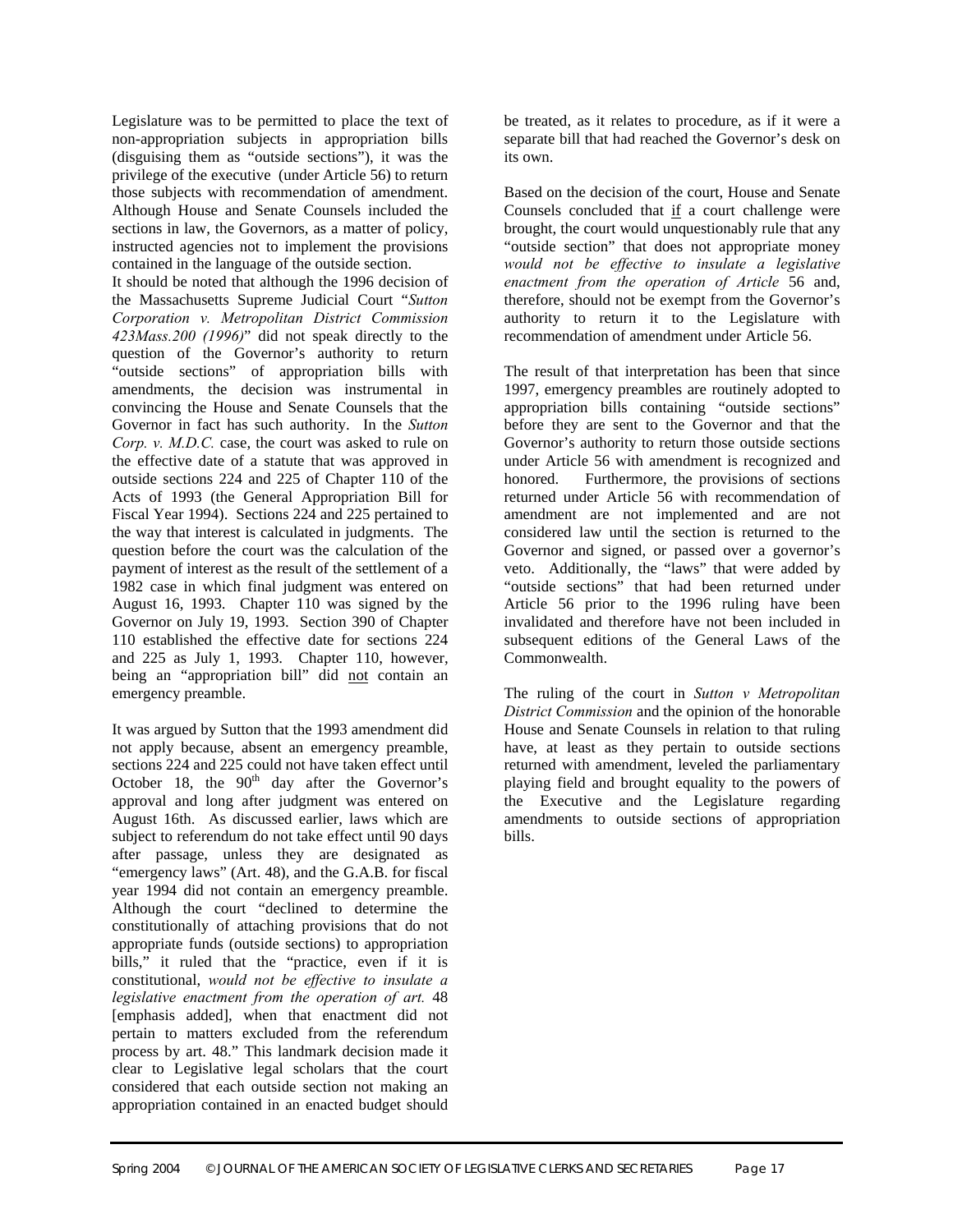

# **THE WESTMINISTER SYSTEM: Does It Work in Canada?**

By E. George MacMinn, Q.C. Clerk of the Legislative Assembly of British Columbia

This paper was delivered at Worcester College, Oxford on January 9, 2003 to the United Kingdom Study of Parliament Group which is comprised of Clerks from the Parliaments of England, Ireland, Scotland and Wales, academics from the United Kingdom and former Members of the UK Parliament.

Four Opinions vary as to Britain's most famous export – some say it is Gordon's gin, some say it is Stilton cheese, and others, the Beatles. I think one could argue that the Westminster system may rank near the top of the list. Now the topic of my remarks tonight is "the Westminster system – does it work in Canada?"

I need your help to see whether I have identified the salient features of the Westminster system. It seems to me the following characteristics are paramount:

- 1. A Cabinet Government which comes from the majority within Parliament.
- 2. A recognition of constitutional conventions.
- 3. A party system based on single member constituency.
- 4. The concept of Her Majesty's Loyal Opposition.
- 5. The doctrine of Parliamentary supremacy.
- 6. A ceremonial Head of State, different from the head of Government, who may possess reserve powers which are not normally exercised.
- 7. A Speaker whose responsibility is to preside over proceedings and maintain order.

At this point, could I pause for a moment and ask you whether I have missed any significant features of the Westminster system?

Tonight I am going to touch on the features of the Federal Government of Canada with an elected Lower House and an appointed Upper House and on the characteristics of a Provincial Legislature which is unicameral and elected.

We have a strange country which many observers suggest is ungovernable. I would like to know from any of you here tonight who have visited Canada and observed or studied any of our political institutions? The country is immense. From the province of Newfoundland-Labrador on the eastern Atlantic coast of Canada, to Victoria, the capital of British Columbia where I live, there are  $4\frac{1}{2}$  hours of time zones. Sometimes one wonders what an east coast fisherman in Newfoundland has in common with a west coast logger in the woods of British Columbia, and really the answer is nothing very much – except they are both Canadian.

In addition to the Federal House we have 10 provincial Legislative Assemblies and three northern Territory Assemblies, and all of these bodies have developed their own style, traditions and culture. An outside observer might well conclude that the consensus non-party style of government in some of our Territories bears absolutely no resemblance to the Westminster system. Such a conclusion, of course, would not be entirely accurate.

We have also the Province of Quebec, which is 85% Francophone and has for many years preoccupied itself with separating from Canada.

I have had the benefit of reading numerous articles in preparing my paper for tonight, and if I steal someone else's thought and fail to give proper attribution, it is not intentional. I did notice one extremely interesting quote in an article by Harry Evans, the distinguished Clerk of the Australian Senate, where he quoted Lord Hailsham from a 1976 BBC address on the British constitution as follows:

> "We are sometimes unaware that our constitution is unique. There is nothing quite like it, even among nations to whom we have given independence. They believe of course that they have inherited the so-called Westminster model. In fact, the Westminster model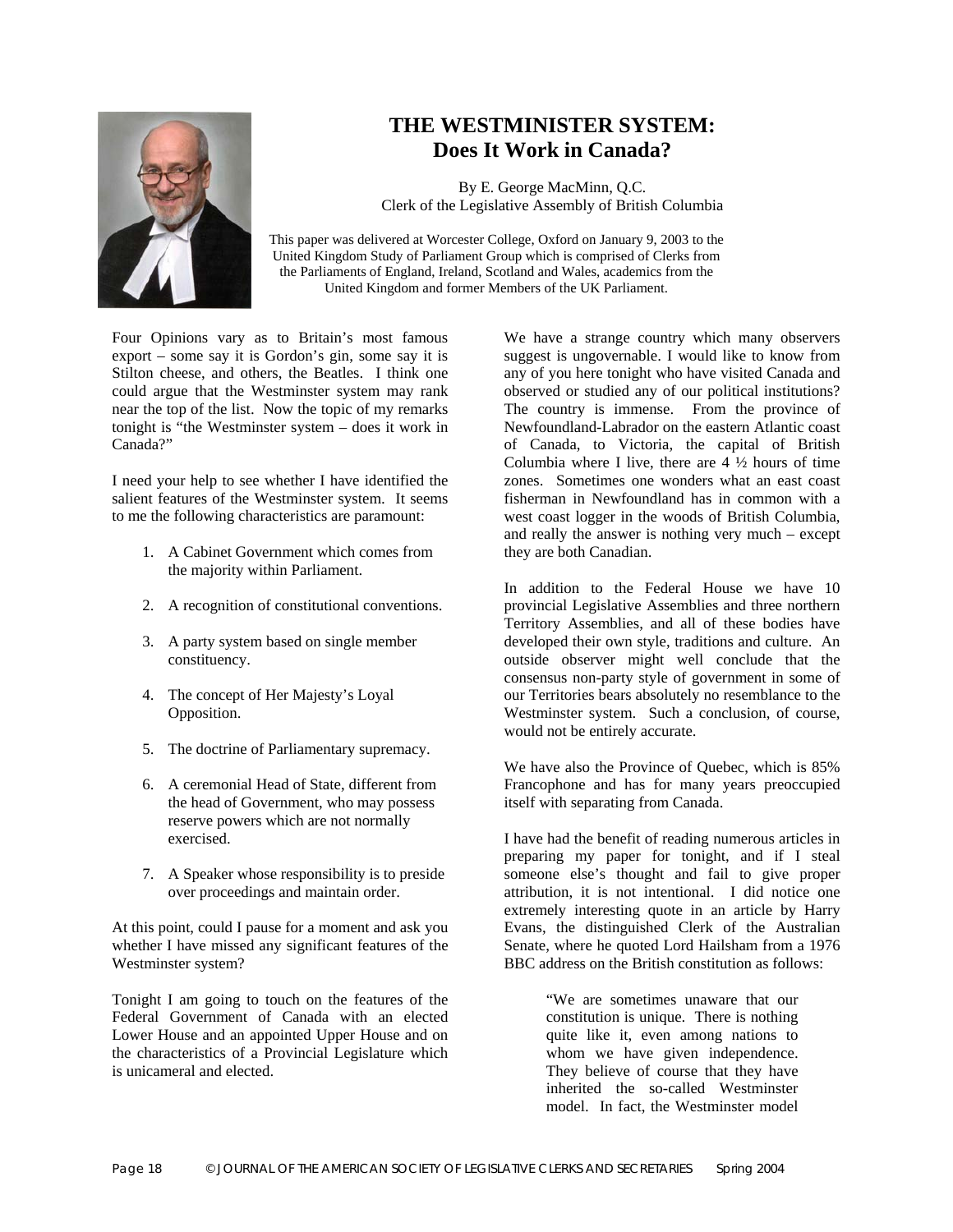is something which we have seldom or never exported, and, if we had tried to so, I doubt whether any nation would have been prepared to accept it."

For a contrary view, Kate Ryan-Lloyd, a colleague of mine in the Committees Branch in British Columbia has observed, in a recent paper:

> "The Westminster model has influenced many modern democracies, but particularly those with a history of British rule. It is the central legacy bequeathed by Britain to Canada. It provides for the foundation of government in our Federal parliament in Ottawa and operates in each of Canada's 10 provinces and three northern territories with regional and cultural adaptations."

In the face of those divergent views, whose opinion are we to accept? Lord Hailsham or Kate, my Committee Clerk?

Let me briefly outline the structure of our Federal Parliament. The Upper House is called the Senate (or in the vernacular, the Chamber of Sober, Second Look). It has 105 members appointed by the Governor General (Queen's Representative in Canada) on the advice of the Prime Minister – in short – appointed solely by the Prime Minister.

The Senators remain in office until they are 75 years of age. Twenty-four are appointed from each of four Canadian regions, six from Newfoundland-Labrador and one from each of the Northern Territories. A President or Speaker is appointed by the Prime Minister and the powers of the Senate are broadly speaking the same as the Commons, except in financial or constitutional matters. The Senate can propose legislation, with the exception of legislation with financial implications, and they can amend proposed legislation but can move for reductions only.

That is a thumbnail sketch of our Senate. When I mentioned a few moments ago that the Senate of Canada is often referred to as the Chamber of a Sober, Second Look, this is not to imply, directly or indirectly, that the members of the Lower House are from time to time something less than sober.

Let me now take a look at the House of Commons of Canada which is composed of 301 members from single member constituencies. As is typical in

Federal systems, powers are divided between the central government in Ottawa and the Provinces. The *Constitution Act of Canada, 1867* describes this division as the Federal government having authority over policies and activities that affect all of Canada, such as banking, criminal law, national defence and citizenship. Provincial and Territorial Legislatures look after areas such as education, health care, social welfare, etc., and accordingly, legislate in such a way that they affect only people in their Province or Territory.

There is some overlap, referred to as areas of concurrent jurisdiction, such as taxation, agriculture and natural resources. If there is conflict in these overlap areas, the Federal law usually prevails.

So the Commons in Canada functions in much the same way as the Commons in the United Kingdom, but there are, of course, significant differences. Firstly, the Federal Commons and the provincial Legislatures both rely heavily on the caucus system. This simply means that each political party within Parliament or a Legislature meets in camera with its own party members on almost a daily basis while the House is in session. It serves two main purposes: to let the backbench know in advance of government measures, and as a forum in which backbench can ventilate their own views or frustrations with the Cabinet present.

Bearing in mind the heavy emphasis on party discipline, the caucus meeting provides a safe venue for earnest disagreements or concerns to be expressed and tends to minimize public dissent within a party, either government or opposition.

As I mentioned earlier the Canadian Commons is comprised of 301 members, all with single member constituencies. The distribution of seats is roughly as follows:

> Province of Ontario - 103 seats Province of Quebec - 75 seats Maritime or Eastern Provinces - 32 seats Western Provinces - 88 seats Territories - 3 seats

It doesn't take a rocket scientist to see that in Canada, Quebec and Ontario together can carry the country. In British Columbia (BC) there is a three hour time difference between my province and Ontario, so when the polls close in central Canada at 8:00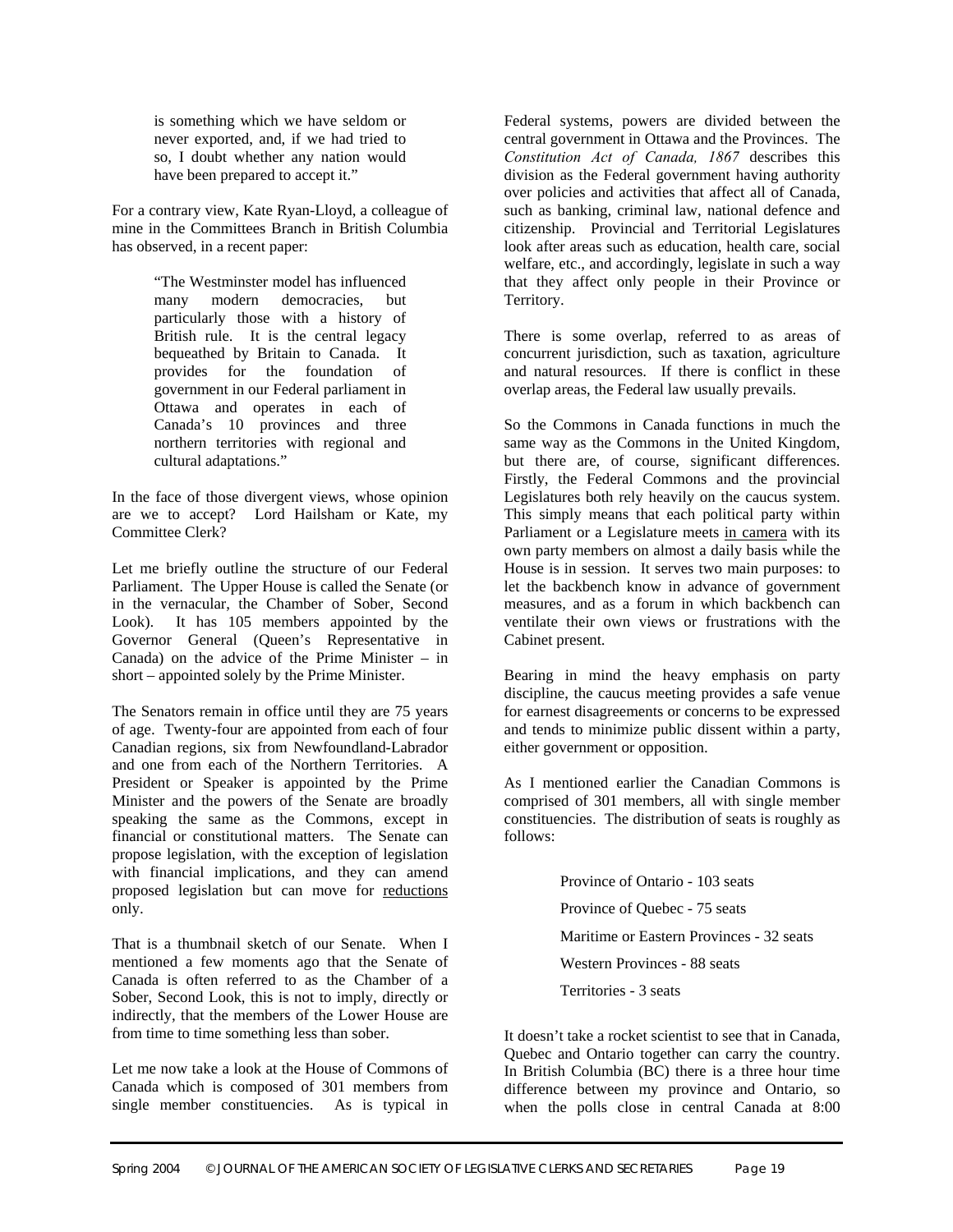o'clock, it is 5:00 o'clock in the evening in British Columbia, and with eastern polls reporting early results, it is easy to see how at 7:00 o'clock pm on voting day, a BC voter might feel his or her vote can hardly make any difference if it is known at that time that Ontario and Quebec have elected 160 Liberals to the Federal Parliament. So in the past, the attitude in the west is why bother voting? – it has already been decided.

In an attempt to overcome this unhappy state of affairs the *Canada Election Act* has placed a prohibition on the media from announcing early results; however, at present, a clever invention called the Internet is not caught in this prohibition. The net result is that a BC voter tuning into the Internet could find out at 7:00 or 7:30 o'clock BC time whether it is worthwhile to vote at all.

This is one unique Canadian problem where the Westminster system is not of much assistance.

Let us take a look at the Legislative Assembly of British Columbia, and I fully appreciate the difficulty in comparing a 79 seat provincial Legislature with a 659-seat chamber, but while there are some striking similarities, there are some significant differences.

Let me outline the characteristics of the British Columbia House.

By the way, have any of you visited beautiful British Columbia and had a visit to our Legislature? May I recommend the spring, and I can guarantee you gardens second to none in the world. There is great salmon fishing, incredible forests and ocean views. and winter world class skiing at Whistler mountain. However, this was not intended to be a travel commercial, I just got momentarily carried away.

The British Columbia Legislature is unicameral and has 79 members elected from single member constituencies. The present composition of the House is 75 Liberal Members, two Independent Liberal Members and two New Democratic Party Members.

I might characterize the Liberal Government in BC as mid to left conservative, and the New Democratic Party equates roughly to the Labour Party in the United Kingdom.

Our Speaker is elected by secret ballot, and the House sits roughly six months of the year.

Our Standing Orders were originally fashioned on those of the United Kingdom. Even today many

Standing Orders have identical wording to those in Westminster. So what do we do in British Columbia that may be at variance with the Westminster system?

- 1. There is a heavy reliance on the caucus system which I mentioned earlier.
- 2. There is extensive use of committees composed of government members only (as opposed to standing committees and special committees composed of government and opposition members).
- 3. The spending estimates and the committee stage of legislation are considered in a Committee of the Whole House.
- 4. There are fixed election dates (every 4 years).
- 5. There is a Parliamentary calendar with fixed sitting days and times.
- 6. There are time limits on debates.
- 7. There are televised Cabinet meetings.
- 8. And, Private Members' Statements are made daily, immediately preceding Question Period.

One of the outstanding differences between Westminster and Canada is the status, tenure and public perception of the Speaker. In British Columbia after a general election, our Standing Orders state that all elected members (with the exception of cabinet ministers) are candidates for the Speakership and remain so unless they advise the Clerk in writing that they do not intend to let their name stand.

Once the withdrawing members have advised the Clerk, the remaining names are placed on a ballot and an election is conducted by the Clerk of the House. At the end of voting, which takes place in the Chamber, the Clerk removes the ballots from the Chamber, counts them and returns to the House to announce the name of the new Speaker.

Now begins the dilemma.

As I understand it, in the United Kingdom the Speaker is expected to drop all party affiliations and does not make public utterances on matters political. I understand also that at a general election the United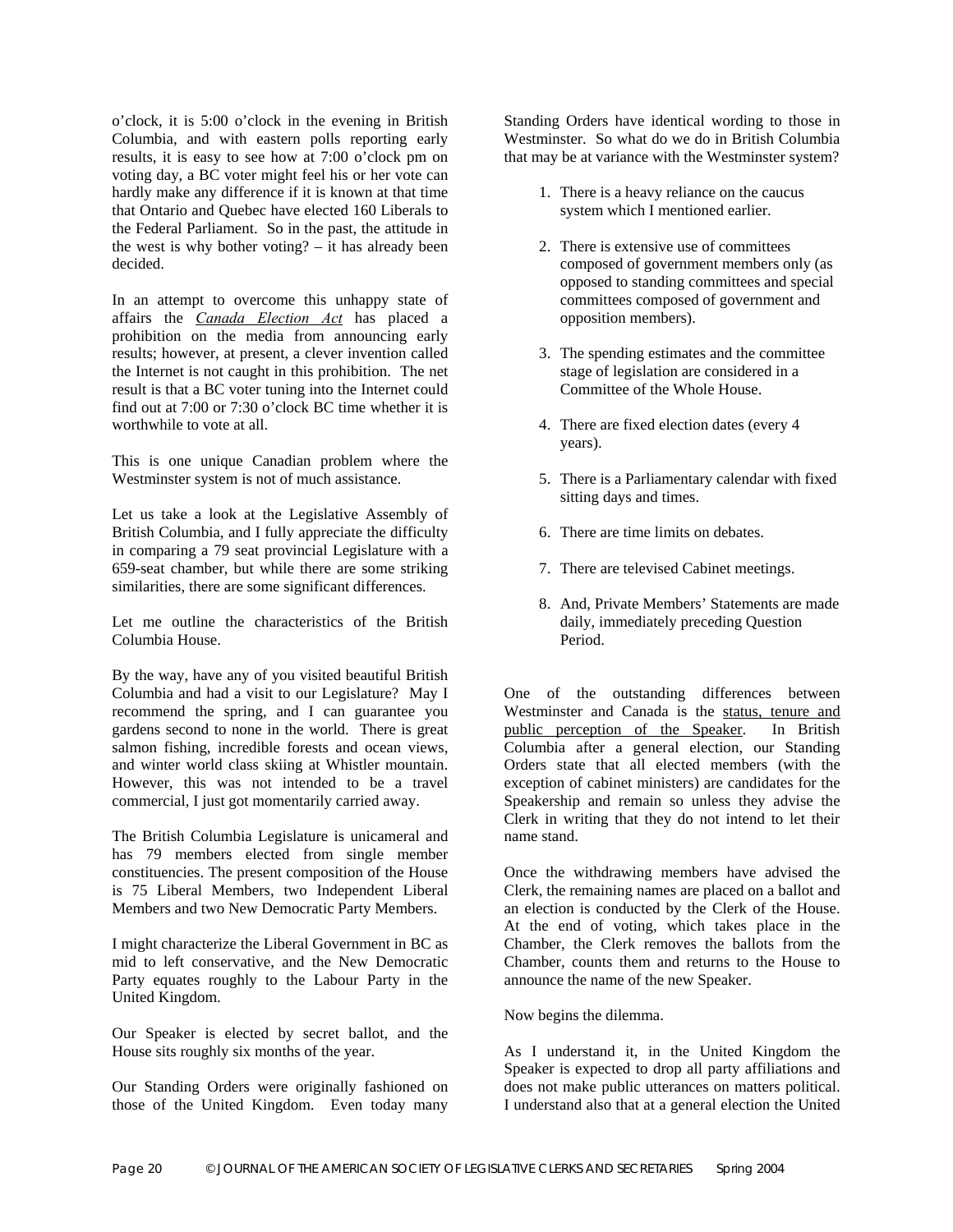Kingdom Speaker is generally not opposed in his constituency by any of the major parties and runs as Speaker seeking re-election. Upon retirement he or she takes a seat in the House of Lords, although I am candidly not certain whether it is intended to continue this practice with the proposed changes to the Lords.

In short, the United Kingdom Speaker's tenure during a Parliament and at a general election and after retirement from the Commons is virtually assured. Such a Speaker can shed his or her "politics" quickly and take comfort in the established conventions, knowing they do not have to face an adversarial election.

This is not so in British Columbia. After a general election the new Speaker is elected by secret ballot and is expected to be transformed from a partisan political animal to a saintly, even-handed impartial judge in a highly partisan Assembly. It is this expectation that gives rise to the problem. So what does a British Columbia Speaker do? He doesn't go to caucus. He doesn't participate in debate in the House or any Committee thereof. He doesn't go to political fund raising events, and he doesn't make public utterances on partisan matters.

He may just have come from a general election where he or she was making public attacks on candidates from other parties, some of whom are members of the current Parliament.

What happens next? The first group he will likely hear from will be his constituency executive. It has not been unknown for the President of the new Speaker's constituency association to greet him with the following observation: "You have now been elected Speaker – great – now you can really attack that godless, heartless opposition." It is at this point that a newly elected Speaker must sit down with his supporters in his constituency and advise them of his new role.

On occasion there may be some prior notice to his supporters at home that he will be letting his name stand as Speaker, or there may not be any such notice, so his new status as Speaker may well be a total surprise to his constituency.

So how does this new Speaker assuage the anxiety in his constituency when they discover the partisan tiger they voted for has suddenly become a political eunuch?

It is a difficult selling job in the political culture that prevails in Canada.

There is, however, one saving grace. Because of the limitations placed on the Speaker by virtue of his or her position, a convention has grown in most parts of Canada permitting fast-track access to the levers of power for any problem which may arise in the Speaker's constituency. I emphasize that it is access only. There is no guarantee of a successful solution to the problem. However, a prompt audience to air the problem is expected and is almost always granted. Once the Speaker's constituents understand this convention, there is considerable relief in the community.

This does not overcome the problem a Speaker faces when the next general election arrives. On the assumption that the Speaker will be opposed in his constituency at a general election (and that is a reasonable assumption), he must put aside this evenhanded fairness of the last four years and attack on the hustings some of the very members he may have been protecting during his term as Speaker.

In summary, while Canadian Speakers do their best to emulate the impartial fairness and evenhandedness one normally associates with the Speakership in the United Kingdom, the difficulties are appreciable. I have a solution. I think that every Canadian Speaker, upon retirement, should be offered a seat in the House of Lords.

Let me add here something on a personal note. I have served 15 Speakers in British Columbia over the last 47 years and am pleased to report that without exception they all have shed their partisan characteristics once they put their first foot in the Speaker's office and have conducted themselves admirably in the chair. They do so, however, at considerable risk to their political careers.

Let me touch on something else that is currently unfolding in British Columbia and tell me if it has any remote connection to the Westminster system.

The current party in power in British Columbia (Liberal) promised a review of various models for electing members to the Assembly – and this review has taken the form of "A Citizens Assembly on Electoral Reform."

This Assembly is comprised of 160 members – two from each of the 79 constituencies in British Columbia and two aboriginal members.

Members are randomly selected from the provincial voters list with the intention that such membership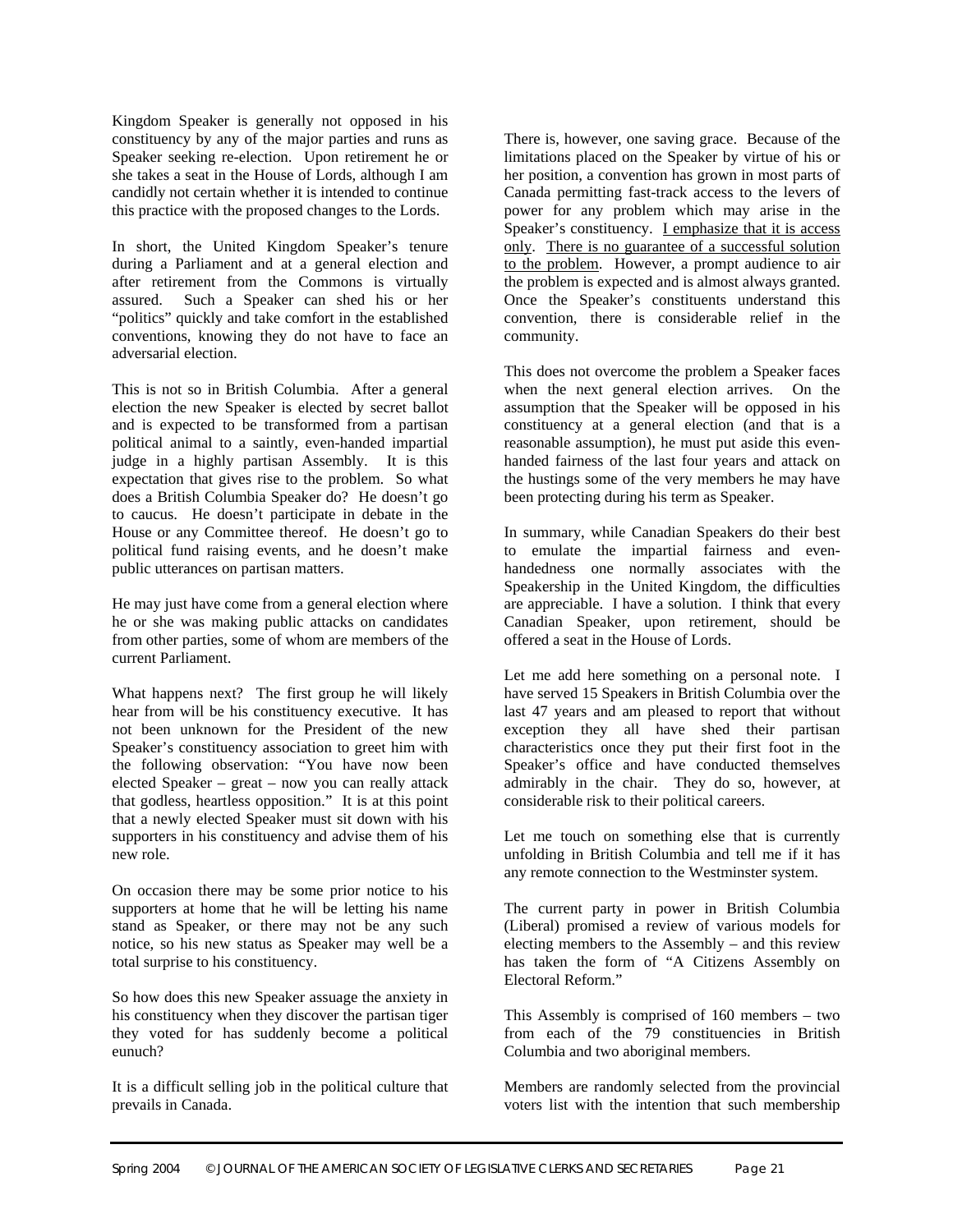reflect the gender, age, ethnic background and regional composition of the province has a whole. In each constituency 200 randomly drawn individuals will receive a letter of invitation to attend a regional selection meeting to be advised about the process, at which time the name of one man and one woman will be drawn to represent their constituency as members of the Assembly.

The terms of reference of the Assembly require it to assess the models for electing members of the Legislative Assembly and issue a report recommending whether the current model for the elections (first past the post system) should be retained or another model adopted. If the Assembly recommends to the government that a new electoral system be adopted, that recommendation will be put to all voters at the next provincial general election to be held in May 2005. In carrying out its mandate, the Assembly is required to consult with British Columbians, and any recommendations to alter the electoral system must be consistent with the *Constitution of Canada* and the Westminster parliamentary system and must be described clearly and in detail in its report.

So again, we see the phrase "must be consistent with the Westminster parliamentary system." To be perfectly candid I am not entirely certain what this means.

Finally, what else do we see in this strange outpost of empire? Or as my friend John Sweetman says – "what's happening in the Colonies?"

We have in British Columbia a recent innovation called "public written questions." This was an idea of the current Speaker in an attempt to alleviate the serious imbalance of membership of the Assembly – 77 to 2. What was seen as a difficulty was whether the two opposition members, plus the occasional soft lob from the government backbench, would truly test the Ministers at Question Time, the way they are supposed to be tested. The general view was  $no - so$ this device was adopted.

How does it work?

Any member of the public who is an elected member of any body – union, school board, municipal

council, etc., may submit a question in writing to the Speaker's Office and if the question qualifies under the general rules applicable to questions, it becomes eligible to be printed on the Order Paper. Five questions are drawn weekly and remain on the Order Paper for two weeks. Once printed on the Order Paper, the question may be put orally to a Minister during Question Time, or a Minister may answer in writing, and such answer will be printed in the Votes and Proceedings.

Is this somewhat unusual offer to the public a keenly pursued option? Not really – we seldom have more than two public written questions on the Order Paper in any given week. I am sometimes surprised at the low level of interest in a device that allows direct access to a Minister by citizens of British Columbia who are not elected to the Assembly.

So there you have it, a somewhat limited sketch of the idiosyncrasies of the Parliament of Canada and the British Columbia Legislative Assembly. Do you see more of Canada than Westminster in what you heard? Probably a mix of both.

Some of the shortcomings of Cabinet government generally tend to show up in Canada, but there is nothing preventing Canada from making changes.

The enormous power of the Prime Minister or Premier in both our countries continues to worry many. The pre-eminence of the executive and the limited oversight by the legislative side confound reformers, because only the executive can effectively diminish their own power. It will require a saint as Prime Minister to take such initiative, and we don't see many saints on the ballots these days at a general election.

I prefer to dwell on the incredible strength of our system. I remain in awe when I see the orderly transfer of power after a general election.

As a provincial Clerk from a Commonwealth country, I have considered it an honour to address such a distinguished audience, in what I consider the Mother country - it is one of the highlights of a quite lengthy parliamentary career.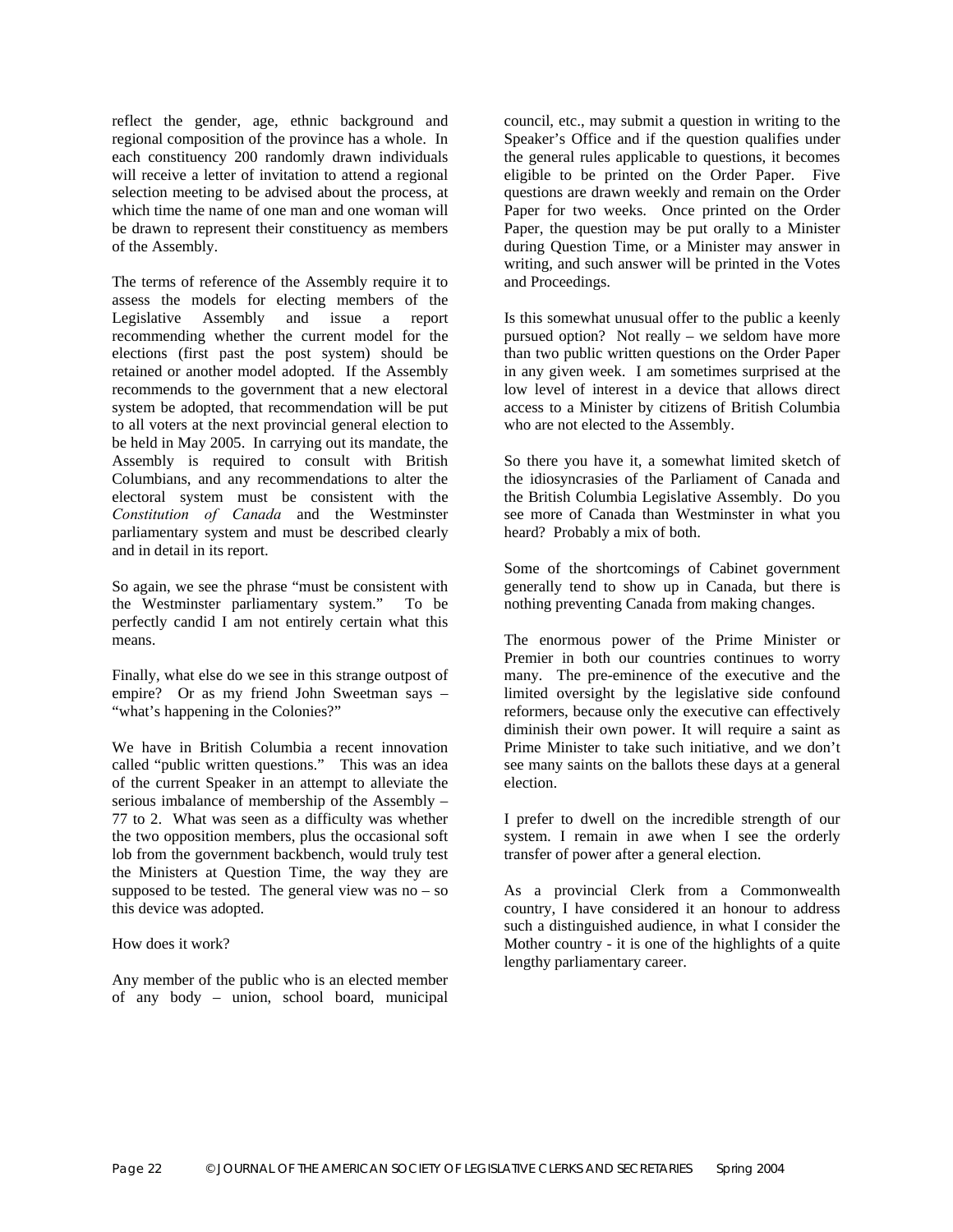# **PROFESSIONAL JOURNAL INDEX**

### 1997 – 2004

# **Administration**

| Fall   | 1997 | Boulter, David E. | Strategic Planning and Performance Budgeting: A New<br>Approach to Managing Maine State Government |
|--------|------|-------------------|----------------------------------------------------------------------------------------------------|
| Spring | 2001 | Carey, Patti B.   | Understanding the Four Generations in Today's Workplace                                            |
| Spring | 2001 | Henderson, Dave   | Personnel Policies in the Legislative Environment                                                  |
| Summer | 2000 | Jones, Janet E.   | RFP: A Mission Not Impossible                                                                      |
| Spring | 1998 | Larson, David     | Legislative Oversight of Information Systems                                                       |
| Fall   | 1995 | Rudnicki, Barbara | Criticism                                                                                          |
|        |      |                   |                                                                                                    |

**ASLCS**

2000 Burdick, Edward A. *A History of ASLCS* 

#### **Case Studies**

| Fall   | 2003 | Bailey, Mathew S.   | The Will of the People: Arizona's Legislative Process                                                           |
|--------|------|---------------------|-----------------------------------------------------------------------------------------------------------------|
| Summer | 2000 | Clemens and Schuler | The Ohio Joint Select Committee Process                                                                         |
| Fall   | 2003 | Cosgrove, Thomas J. | First-Term Speakers in a Divided Government                                                                     |
| Spring | 1996 | Dwyer, John F.      | Iowa Senate's Management of Its Telephone Records Is<br>Upheld by State Supreme Court                           |
| Fall   | 2003 | Gray, LaToya        | Virginia's Judicial Selection Process                                                                           |
| Spring | 2003 | Howe, Jerry         | Judicial Selection: An Important Process                                                                        |
| Fall   | 2002 | Jamerson, Bruce F.  | Interpreting the Rules: Speaker's Resignation Challenges                                                        |
| Fall   | 2003 | Morales, Michelle   | I Will Survive: One Bill's Journey Through the Arizona<br>Legislature                                           |
| Fall   | 1995 | Phelps, John B.     | Publishing Procedural Rulings in the Florida House of<br>Representatives                                        |
| Fall   | 2001 | Tedcastle, Ted      | High Noon at the Tallahassee Corral                                                                             |
| Spring | 1998 | Todd, Tom           | Nebraska's Unicameral Legislature: A Description and Some<br>Comparisons with Minnesota's Bicameral Legislature |

#### **Historic Preservation**

| Fall | 1995 Mauzy, David B.  | Restoration of the Texas Capitol                        |
|------|-----------------------|---------------------------------------------------------|
| Fall | 2001 Wooton, James E. | Preservation and Progress at the Virginia State Capitol |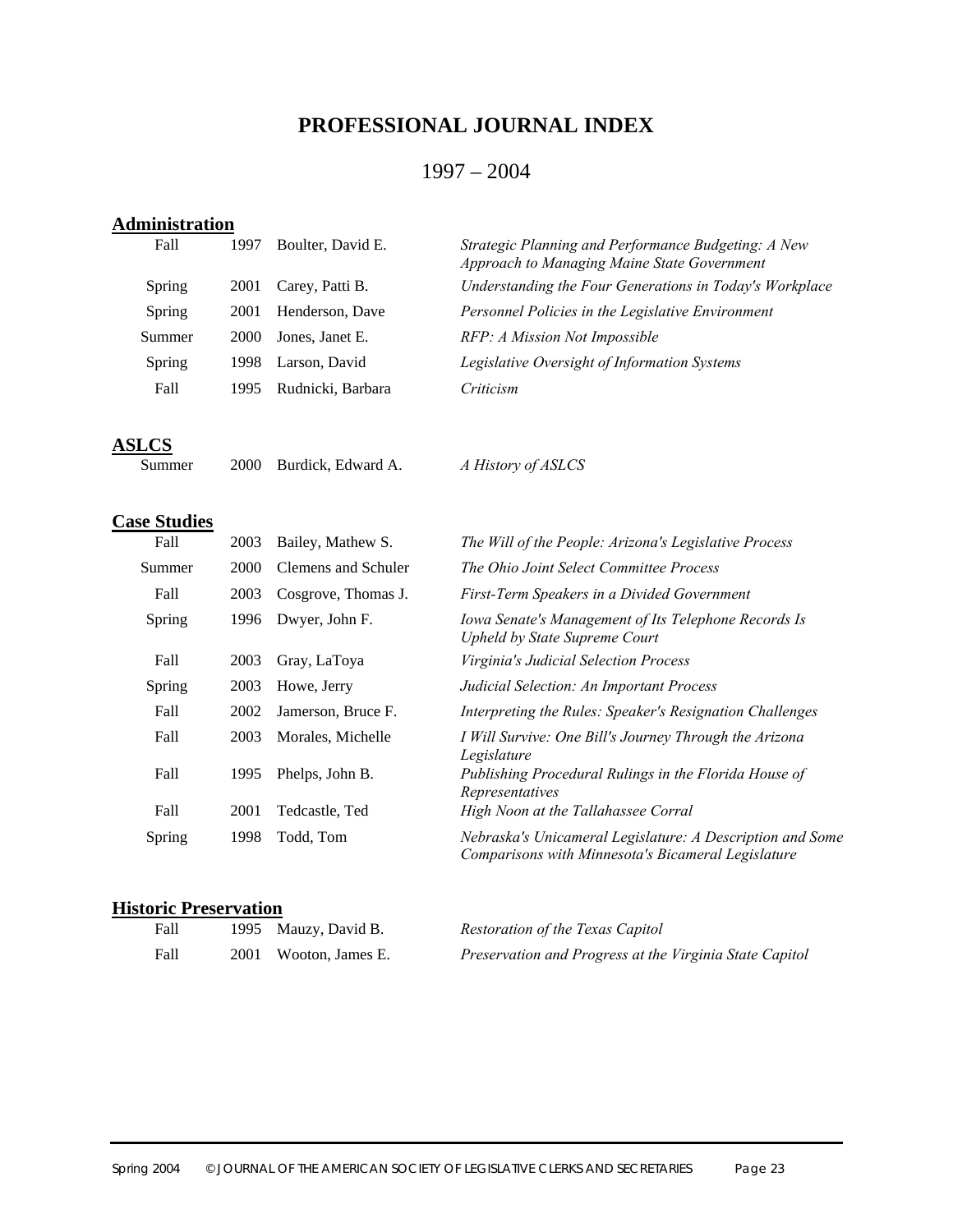# **International**

| Fall   | 2000 | Grove, Russell D.    | The Role of the Clerk in an Australian State Legislature                                                                                |
|--------|------|----------------------|-----------------------------------------------------------------------------------------------------------------------------------------|
| Fall   | 2000 | Law, K.S.            | The Role of the Clerk to the Legislative Council of the Hong<br>Kong Special Administrative Region of the People's Republic<br>of China |
| Spring | 2004 | MacMinn, E. George   | The Westminster System - Does It Work in Canada?                                                                                        |
| Fall   | 2000 | Pretorius, Pieter    | The Role of the Secretary of a South African Provincial<br>Legislature                                                                  |
| Spring | 2002 | Schneider, Donald J. | <b>Emerging Democracies</b>                                                                                                             |

# **Miscellaneous**

| Summer | 1999        | Arinder, Max K.       | Planning and Designing Legislatures of the Future                                                                            |
|--------|-------------|-----------------------|------------------------------------------------------------------------------------------------------------------------------|
| Fall   | <b>2000</b> | Arinder, Max K.       | Back to the Future: Final Report on Planning and<br>Designing Legislatures of the Future                                     |
| Winter | 2000        | Drage, Jennifer       | Initiative, Referendum, and Recall: The Process                                                                              |
| Spring | 1996        | O'Donnell, Patrick J. | A Unicameral Legislature                                                                                                     |
| Spring | 1998        | Pound, William T.     | The Evolution of Legislative Institutions: An<br><b>Examination of Recent Developments in State</b><br>Legislatures and NCSL |
| Fall   | 2000        | Rosenthal, Alan       | A New Perspective on Representative Democracy:<br>What Legislatures Have to Do                                               |
| Fall   | 1995        | Snow, Willis P.       | Democracy as a Decision-Making Process: A<br><b>Historical Perspective</b>                                                   |

# **Process**

| Fall   | 1996 | Burdick, Edward A.   | Committee of the Whole: What Role Does It Play in<br>Today's State Legislatures?                           |
|--------|------|----------------------|------------------------------------------------------------------------------------------------------------|
| Spring | 2003 | Clapper, Thomas      | How State Legislatures Communicate with the Federal<br>Government                                          |
| Spring | 2004 | Dunlap, Matthew      | My Roommate Has a Mohawk and a Spike Collar:<br>Legislative Procedure in the Age of Term Limits            |
| Winter | 2000 | Edwards, Virginia A. | A History of Prefiling in Virginia                                                                         |
| Spring | 2002 | Erickson and Barilla | Legislative Powers to Amend a State Constitution                                                           |
| Spring | 2001 | Erickson and Brown   | Sources of Parliamentary Procedure: A New<br>Precedence for Legislatures                                   |
| Summer | 1999 | Erickson, Brenda     | Remote Voting in Legislatures                                                                              |
| Spring | 2004 | James, Steven T.     | The Power of the Executive vs. Legislature $-$ Court<br>Cases and Parliamentary Procedure                  |
| Spring | 1997 | Jones, Jerry G.      | Legislative Powers and Rules of Procedure: Brinkhaus<br>v. Senate of the State of Louisiana                |
| Spring | 1998 | King, Betty          | Making Tradition Relevant: A History of the Mason's<br>Manual of Legislative Procedure Revision Commission |
| Fall   | 2002 | Maddrea, B. Scott    | Committee Restructuring Brings Positive Changes to<br>the Virginia House                                   |
| Fall   | 1997 | Mayo, Joseph W.      | Rules Reform                                                                                               |